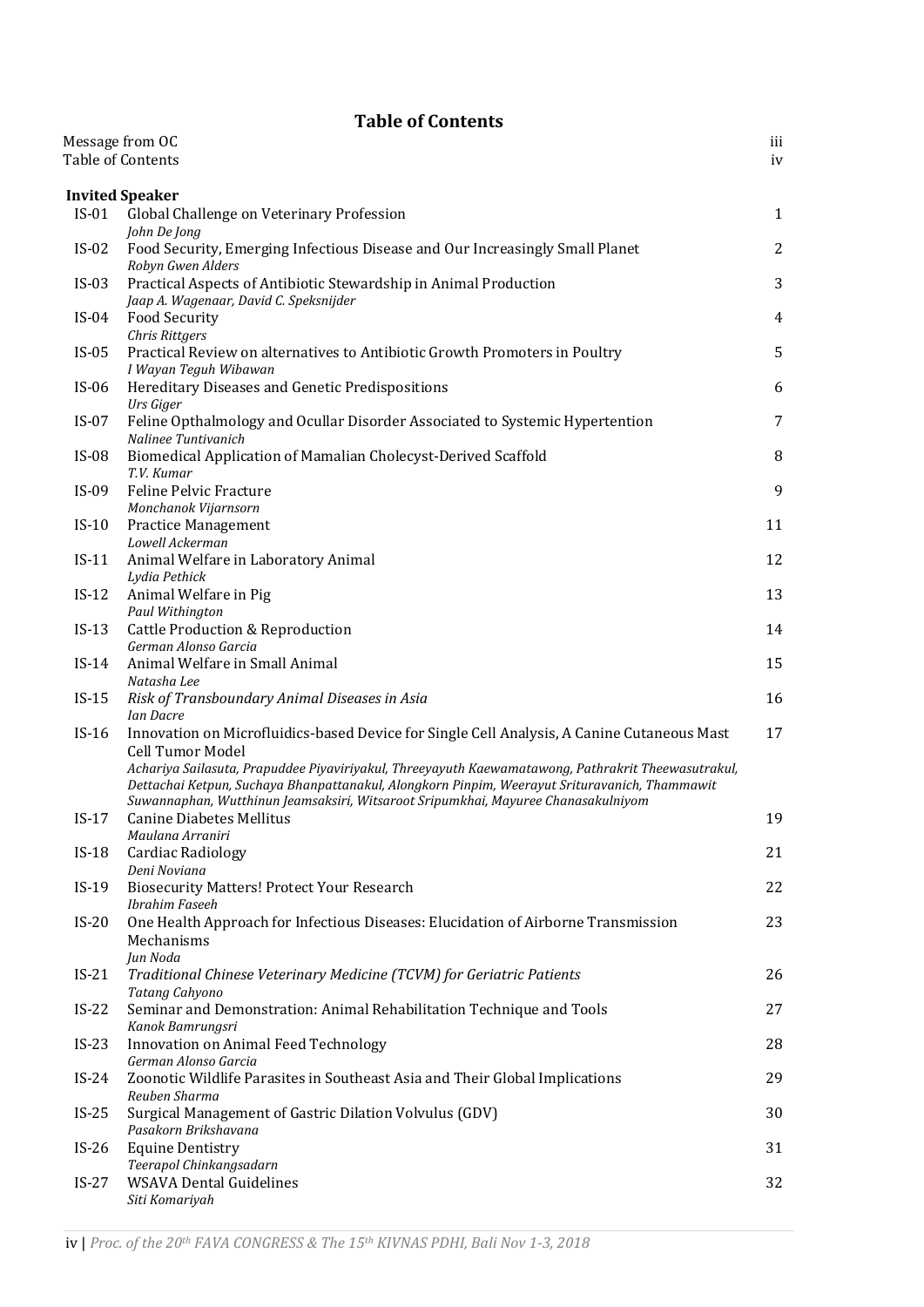| $IS-28$ | <b>Dental Pathology</b><br>Soenarti Daroendio                                                                                                                                                                                                                                                                                                                                                                                                         | 33 |
|---------|-------------------------------------------------------------------------------------------------------------------------------------------------------------------------------------------------------------------------------------------------------------------------------------------------------------------------------------------------------------------------------------------------------------------------------------------------------|----|
| $IS-29$ | Selecting Animal Models for Biomedical Research and Testing                                                                                                                                                                                                                                                                                                                                                                                           | 34 |
| $IS-30$ | Fitriya Nur Annisa Dewi<br>Fuji Film<br>Fuji Film                                                                                                                                                                                                                                                                                                                                                                                                     | 35 |
| $IS-31$ | WSAVA One Health                                                                                                                                                                                                                                                                                                                                                                                                                                      | 36 |
| $IS-32$ | Shane Ryan<br>Introduction of Linking Awareness Journey: Intercelluar (Non-Verbal) Communication<br>Rani Octalia                                                                                                                                                                                                                                                                                                                                      | 37 |
| $IS-33$ | Case Sharing: The Success of Acupuncture Therapy in Animals<br>Gustav A. Mueller                                                                                                                                                                                                                                                                                                                                                                      | 38 |
| $IS-34$ | Workshop: Surgery Technique for Pelvic Problema and Femoro-acetabular Dislocation<br>Dhirgo Adji                                                                                                                                                                                                                                                                                                                                                      | 39 |
|         | <b>FAVA - Oral Presentation</b>                                                                                                                                                                                                                                                                                                                                                                                                                       |    |
| $AW-1$  | <b>Animal Welfare</b><br>Animal Welfare in Indonesian Traditional Dairy Goat Farmer, Field Study in Cilengkrang,<br>Cimalaka District, Sumedang Regency<br>Tyagita Hartady, Nabila Ayu Faza, Arvia Nisrina Praditha                                                                                                                                                                                                                                   | 40 |
| Equine  |                                                                                                                                                                                                                                                                                                                                                                                                                                                       |    |
| $EQ-1$  | Quarantine Action for Horses Originating from Countries with different Health Status to<br>EDFZ Jakarta for the 18th Asian Games 2018<br>Mujiatun, Risma Juniarti Paulina Silitonga, Agus Sunanto, Sriyanto, Susanne Munstermann, Tri Wahyuni,<br>Desniwaty, Nuryani Zainuddin, Arum Kusnila Dewi, Adi Komara, Woro Wulandari Kalanjati, Yasmin<br>Qurataayunina, Seruni Agistiana, Haeriah, Hestu Prastanti, Dwi Indah Anjarsari. Lidwina Anastasya, | 42 |
| $EQ-2$  | Ashari<br>Establishment of Equine Disease Free Zone (EDFZ) in Jakarta to Facilitate the Equestrian<br>Competitions During The 18th Asian Games, 2018                                                                                                                                                                                                                                                                                                  | 45 |
| $EQ-3$  | Sri Hartati, Susanne Munsterman, Fadjar Sumping Tjatur Rasa<br>Castration as a Treatment for Seminoma Intratubular Case in Horse                                                                                                                                                                                                                                                                                                                      | 48 |
| $EQ-4$  | Budhy Jasa Widyananta, Fitri Dewi Fathiyah, Wiwid Rhuwaida<br>Potential Vector in Equistrian Diseases Free Zone, Jakarta International Equistrian Park<br>Pulomas Indonesia<br>Upik Kesumawati Hadi, Susi Soviana, Sugiarto, Isna Lailatur Rohmah, Fahmi Khairi                                                                                                                                                                                       | 50 |
|         |                                                                                                                                                                                                                                                                                                                                                                                                                                                       |    |
| $FA-1$  | <b>Farm Animal</b><br>Case Study of Hog Cholera in Flores 2017 and Its Controlling                                                                                                                                                                                                                                                                                                                                                                    | 52 |
| $FA-2$  | Paulus Mbolo Maranata<br>Gastrointestinal Diseases of Pigs: Diarrhoea Pre-Weaned Pig in Breeder Area<br>Indra Parmonangan Nainggolan                                                                                                                                                                                                                                                                                                                  | 54 |
| $FA-3$  | Production Trait of Crossbreed Cattle and Reproductive Disorders in Brahman Cross (BX)<br>Breeding Program at PT Lembu Jantan Perkasa<br>Berlin Pandapotan Pardede, Bakti Tamba, Sutrisnak, I Ketut Karya Wisana, Harianto Budi Rahardjo,<br>Muhammad Agil, Tuty L Yusuf                                                                                                                                                                              | 56 |
| $FA-4$  | Assessment of Estrous Cycle Using Ultrasound to Determine Time of Insemination In<br>Banteng (Bos javanicus, d'Alton 1823)<br>Dedi Rahmat Setiadi, Muhammad Agil, Iis Arifiantini, Tuty L Yusuf, Muchidin Noordin, Yohana Tri<br>Hastuti, Setyaningsih Rambu Liwa, Jansen Manansang, Dondin Sajuthi                                                                                                                                                   | 59 |
| $FA-5$  | Semen Characteristics of Banteng (Bos javanicus) Collected by Electroejaculation Method<br>Vincentia Trisna Yoelinda, Iis Arifiantini, Muhammad Agil, Dedi R. Setiadi, Tuty L. Yusuf, Yohana Tri<br>Hastuti, Jansen Manansang, Dondin Sajuthi                                                                                                                                                                                                         | 61 |
| FA-6    | Analysis of Sperm Freezing Capability of Various Bulls at AI Center of Singosari<br>Rhesti Indriastuti, Enniek Herwiyanti, Iis Arifiantini, Bambang Purwantara                                                                                                                                                                                                                                                                                        | 64 |
| FA-7    | Practical Applications of Ultrasound for Pregnancy Diagnosis in Bali Cattle Herded Semi-<br>Intensively in Maumere, NTT                                                                                                                                                                                                                                                                                                                               | 67 |
| FA-8    | Cynthia Gaina, Tarsisius Considus Tophianong, Tri Utami<br>The Implementation of National Program on ET and AI of Belgian Blue Cattle in Indonesia<br>Bambang Purwantara, Oloan Parlindungan, Muhammad Imron, Yuni Siswanti                                                                                                                                                                                                                           | 69 |
| FA-9    | Reproductive Efficiency of Brahman Cross Cattle Using Artificial Insemination with Frozen<br>Semen from Bali, Brahman, Limousin, and Simmental Cattle<br>Husnul Khotimah, Muhammad Agil, Bakti Tamba, I Ketut Karya Wisana, Sutrisnak, Harianto Budi                                                                                                                                                                                                  | 72 |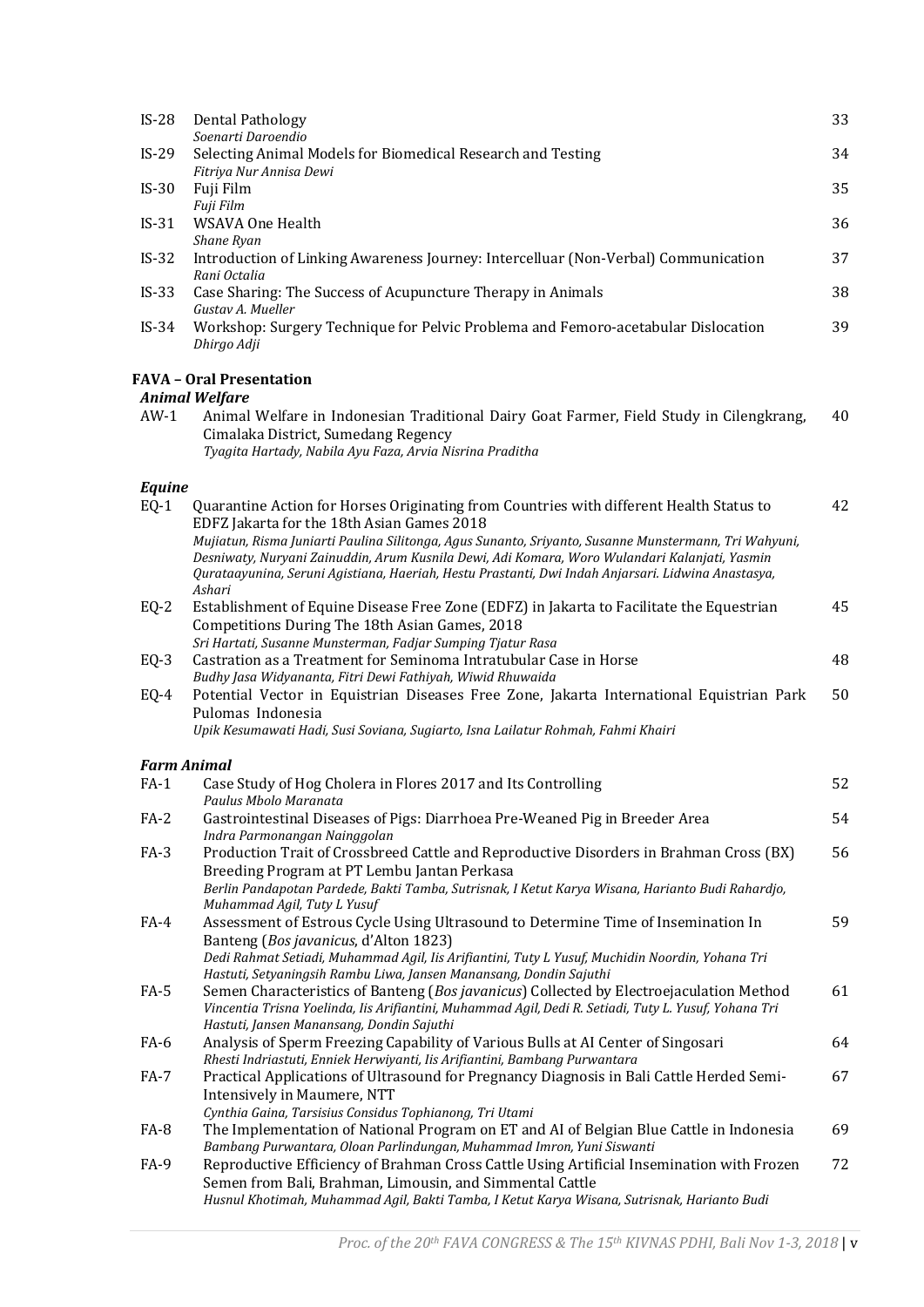|         | Rahardjo, Tuty Lazuardy Yusuf                                                                                                                                                         |     |
|---------|---------------------------------------------------------------------------------------------------------------------------------------------------------------------------------------|-----|
| FA-10   | Sperm Freezability of Exotic, Local, and Dairy bulls at AI Center of Lembang<br>Zulfi Nur Amrina Rosyada, Tri Harsi, Bambang Purwantara                                               | 76  |
| FA-11   | Seroprevalence and Risk Factors for Bovine Brucellosis in Daerah Khusus Ibukota Jakarta                                                                                               | 79  |
|         | Province, Indonesia                                                                                                                                                                   |     |
|         | Aprizal Panus, Monayae Eakkatat, Peter Black, Liliek Indrayani, Safrison Idris                                                                                                        |     |
|         | <b>Microbiology and Parasitology</b>                                                                                                                                                  |     |
| $MP-1$  | Cysticercosis in Goats in the Semi-arid Tropics of Timor Island, East Nusa Tenggara,                                                                                                  | 82  |
|         | Indonesia                                                                                                                                                                             |     |
|         | Aji Winarso, Meriany P.A. Tamonob, Victoriano King Dalman Mbula, Magdalena Olivia da Santo, Emi                                                                                       |     |
|         | Liana Malingga                                                                                                                                                                        |     |
| $MP-2$  | Theileriosis Prevalence On The Cattle In District Gorontalo                                                                                                                           | 84  |
| $MP-3$  | Muhammad Sayuti, Tri Ananda Erwin Nugroho                                                                                                                                             | 86  |
|         | Antimicrobial Resistance of Streptococcus suis and Salmonella sp. Isolates from Selected<br>Swine and Poultry Farms in Regions III and IV in the Philippines                          |     |
|         | Darlene Fe P. Castro, Froilan Bernard R. Matias, Marvin Bryan S. Salinas, Allan Vincent M. Dollente, Ma-                                                                              |     |
|         | jian C. Rigos, Reggie V. Compañero                                                                                                                                                    |     |
| $MP-4$  | Study of Parasitic Diseases - Goat's Digestive Zoonoses In Gorontalo District"                                                                                                        | 89  |
|         | Tri Ananda Erwin Nugroho, Nibras K. Laya, Sarifudin H. Hiola, Sarwono S. Prasejo, Herman S. Wahab                                                                                     |     |
| $MP-5$  | Antibiotic Resistance of Klebsiella Species Isolated from Broiler Chickens in Sukabumi and<br><b>Bogor Areas</b>                                                                      | 91  |
|         | Zumala Nilasari, Safika, Fachriyan Hasmi Pasaribu                                                                                                                                     |     |
| $MP-6$  | Coccidiosis Intestinal Dysmotility in C57BL/6 Mice                                                                                                                                    | 94  |
|         | Riki Siswandi, Ayako Yoshida, Hiroyuki Satoh, Nariaki Nonaka                                                                                                                          |     |
| $MP-7$  | Isolation of Antibiotic Resistance Gene from Staphylococcus aureus from Chicken Poultry                                                                                               | 97  |
|         | Farm in Bogor West Java Indonesia                                                                                                                                                     |     |
| $MP-8$  | Nabila Swarna Puspa Hermana, Agustin Indrawati, Fachriyan Hasmi Pasaribu<br>Lack of Antibody Formation Against Inactivated Avian Influenza Virus in Ducks and                         | 99  |
|         | Chickens After Intranasally Immunization                                                                                                                                              |     |
|         | Okti Nadia Poetri, Retno Damayanti Soejoedono, Ni Luh Putu Ika Mayasari, Ekowati Handharyani,                                                                                         |     |
|         | Novera Nirmalasanti                                                                                                                                                                   |     |
| $MP-10$ | Subcloning Gene Encoding Rophtry 1 (ROP1) Toxoplasma gondii WTA Isolate<br>Purwaningtyas Kusumaningsih, W. T. Artama, S. Moeljopawiro                                                 | 101 |
| $MP-11$ | Eimeria pragensis Induce Immune Mediated Intestinal Hypomotility in C57BL/6 Mice                                                                                                      | 104 |
|         | Riki Siswandi, Ayako Yoshida, Hiroyuki Satoh, Nariaki Nonaka                                                                                                                          |     |
| $MP-12$ | Effect of AKBISprob Supplementation on Antibacterial-Producing Lactic Acid Bacteria                                                                                                   | 107 |
|         | (LAB) Isolated from Laying Hens Intestine                                                                                                                                             |     |
|         | Nurliana Nurliana, Sema Coumandary, Fashihah Rahmah Noya Farimansyah, Sugito Sugito, Dian<br>Masyitha, Darmawi Darmawi, Erina Erina, Gholib, Erdiansya Rahmi, Ismail                  |     |
| $MP-13$ | Antibody Response to Avian Influenza Vaccination in Small-Scale Duck Farming in                                                                                                       | 111 |
|         | Mojokerto District, East Java                                                                                                                                                         |     |
|         | Tutik Surjaningdyah, Erianto Nugroho, Alfred Kompudu, Nurul Hidayah, Agus Hardjito, Heru Tristiono,                                                                                   |     |
|         | Erry Setyawan, Ady Harja Sukarno, L Schoonman, J McGrane                                                                                                                              |     |
| $MP-14$ | Antibiotics Resistance Patterns of Escherichia coli Isolated from Poultry in West Java<br>Aprilia Hardiati, Safika, Fachriyan H Pasaribu                                              | 113 |
| $MP-15$ | Characterization of Infectious Bursal Disease Isolate with Propagation in Chicken                                                                                                     | 116 |
|         | <b>Embryonated Eggs and Molecular Biology</b>                                                                                                                                         |     |
|         | Syamsidar, Arini Nurhandayani, Steffi Ong, Aprilia Kusumastuti, Ardi Budi Prakoso, Gusti Ayu yuniati                                                                                  |     |
|         | Kencana                                                                                                                                                                               |     |
| $MP-16$ | Characterization of Avibacterium paragallinarum Caused Infectious coryza/Snot: Satellite                                                                                              | 119 |
|         | <b>Colony Phenomenon</b><br>Agnesia Endang Tri Hastuti Wahyuni, Charles Rangga Tabbu, Sidna Artanto, Tati Ariyani, Vinsa Cantya                                                       |     |
|         | Prakasita                                                                                                                                                                             |     |
| $MP-17$ | Avian Influenza Virus-H5N1 Is Circulating Among Backyard Chicken in Marga District,                                                                                                   | 122 |
|         | Tabanan Regency, Bali                                                                                                                                                                 |     |
|         | Gusti Ayu Yuniati Kencana, I Nyoman Suartha, I Made Kardena                                                                                                                           |     |
| $MP-18$ | The use of Antibiotics in Small-Scale Duck Farm at Mojokerto District, East Java<br>Nurul Hidayah, Heru Tristiono, Tutik Surjaningdyah, Agus Hardjito, Erry Setyawan, Alfred Kompudu, | 124 |
|         | Ady Harja Sukarno, Erianto Nugroho, Luuk Schoonman                                                                                                                                    |     |
|         |                                                                                                                                                                                       |     |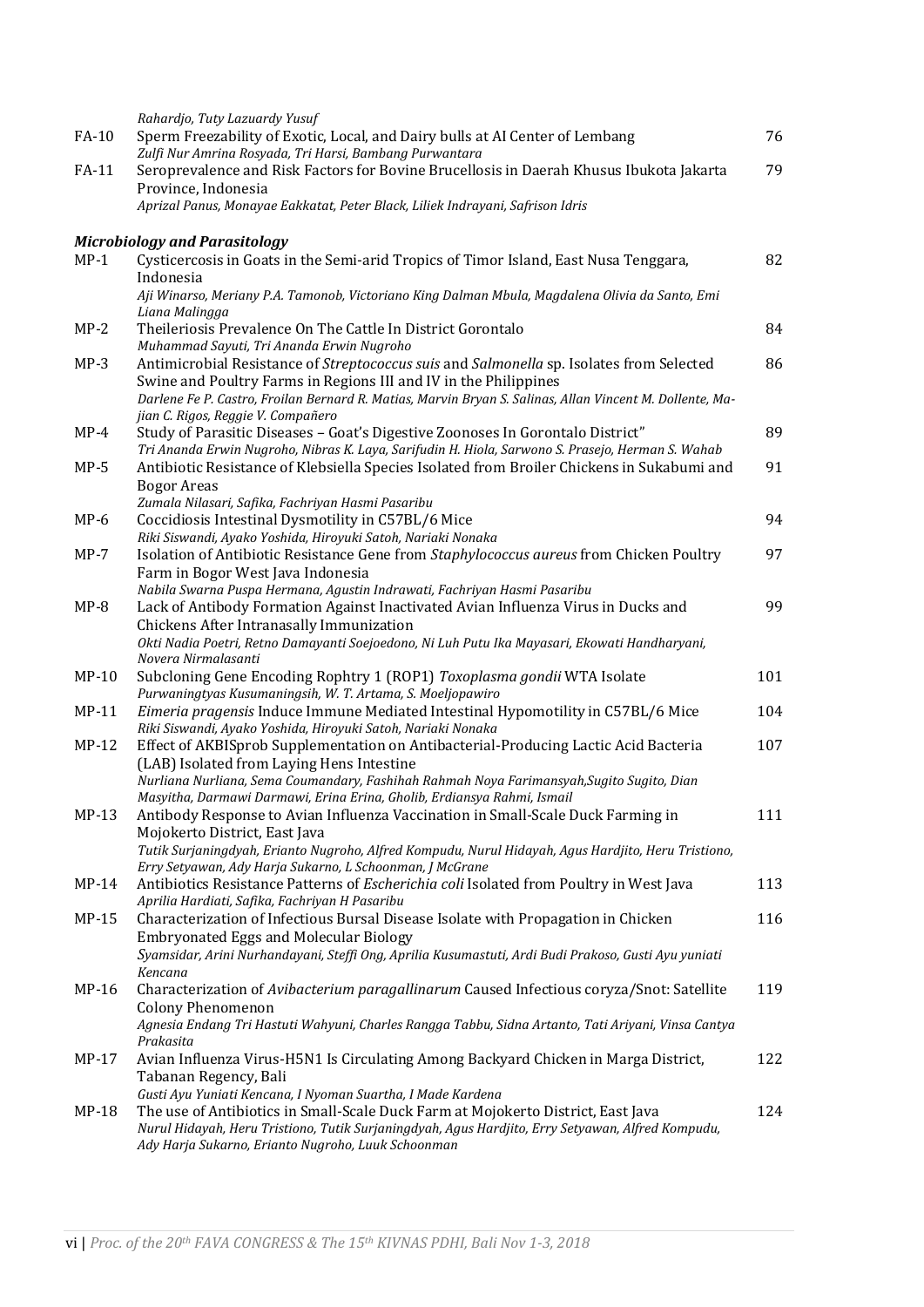| Pathology     |                                                                                                                                                                                                                                                                                                                                                                                      |     |
|---------------|--------------------------------------------------------------------------------------------------------------------------------------------------------------------------------------------------------------------------------------------------------------------------------------------------------------------------------------------------------------------------------------|-----|
| PAT-1         | Case report: Metastatic ganglioneuroma in a Sumatran Tiger<br>E Handharyani, DR Agungpriyono, RW Wiranti, GK Suryaman, S Edwar, E Rumiyati, A Winarto                                                                                                                                                                                                                                | 126 |
| PAT-2         | Rapid Diagnostic Test of Red Sea Bream Iridoviral Disease (RSIVD) in Grouper Epinephelus<br>sp. Based on Serological Co-Agglutination and Molecular Study<br>Dwi Sulistiyono, Surya Amanu, Kurniasih, Yuli Purwandari Kristianingrum                                                                                                                                                 | 129 |
| PAT-3         | In Vitro Growth Inhibition Activities of Natural (nCaIFN) and Recombinant (rCaIFN)<br>Canine Interferons on Three Different Tumor-Derived Cell Lines                                                                                                                                                                                                                                 | 133 |
| PAT-4         | Bambang Pontjo Priosoeryanto, Rizki Rostantinata, Eva Harlina, Lina Noviyanti<br>Histopathological Study of Mice (Mus musculus) Digestive Organs Treated with Alkali pH<br>Water                                                                                                                                                                                                     | 136 |
| PAT-5         | Sri Estuningsih, Vetnizah Juniantito, Yenny Rakhmawati<br>Update: Q Fever in Indonesia<br>Agus Setiyono, Elok Puspita Rini, Handayu Untari, Eko Prasetyo Nugroho                                                                                                                                                                                                                     | 138 |
| PAT-6         | Brain Histopathology of Cynomolgus Monkey (Macaca fascicularis) with Memory<br>Impairment Indicated by Alzheimer Type Neurodegenerative Disease                                                                                                                                                                                                                                      | 141 |
| PAT-7         | Vinka Aftinata Kusumaputri, Huda Shalahudin Darusman, Dewi Ratih Agungpriyono<br>A Natural Case Like Diabetes Rat as A New Approach on Understanding Alert of Glucose<br>Methabolism                                                                                                                                                                                                 | 143 |
| PAT-8         | Adi Winarto, Komariah, Kiranadi Bambang, Manalu Wasmen, Ekowati Handharyani<br>Antiproliferation Activity of Keladi Tikus (Typhonium flagelliforme) Leaves Ethanol<br>Extract on MCA-B1 and MCM-B2 Tumor - Derived Cell Lines In Vitro<br>Riski Rostantinata, Bambang Pontjo Priosoeryanto, Eva Harlina, Waras Nurcholis, Lina Noviyanti,<br>Rachmi Ridho                            | 144 |
|               | <b>Pre-clinical Science</b>                                                                                                                                                                                                                                                                                                                                                          |     |
| PCS-1         | Development of Mouse Parthenogenetic Embryos in Phosphate Free Medium                                                                                                                                                                                                                                                                                                                | 146 |
|               | Vista Budiariati, Dwi Budiono, Mokhamad Fahrudin, Berry Juliandi, Ratih Rinendyaputri, Arief<br><b>Boediono</b>                                                                                                                                                                                                                                                                      |     |
| PCS-2         | Specialized Structured Cardiovascular of Bats Related to Their Ability to Fly<br>Anisa Rahma, Desrayni Hanadhita, Hera Maheshwari, Aryani Sismin Satyaningtijas, Srihadi<br>Agungpriyono                                                                                                                                                                                             | 149 |
| PCS-3         | Toxicity Sub-cronic Ethanolic Extract of Malaka (Phyllanthus emblica) Leaves on Kidney<br>Function of Mice (Mus musculus) be Reviewed from Blood Creatinin Level<br>N Asmilia, D Aliza, T Armansyah TR, Rusli, N Tridayanti                                                                                                                                                          | 151 |
| PCS-4         | In Vivo Embryo Production at Cipelang Livestock Embryo Centre<br>Faisal Amri Satrio, Ni Wayan Kurniani Karja, M. Imron, Yuni Siswani, Oloan Parlindungan, Bambang<br>Purwantara                                                                                                                                                                                                      | 153 |
| PCS-5         | Nitric Oxide Induced Basal Cell Hyperplasia and Lamina Propria Elongation in Rat<br>Gastroesophageal Junction                                                                                                                                                                                                                                                                        | 156 |
|               | Tena Djuartina, Bambang Pontjo Priosoeryanto, Ari Fahrial Syam, Ahmad Aulia, Tri Isyani Tungga<br>Dewi                                                                                                                                                                                                                                                                               |     |
| PCS-6         | Preparation and Application of Nano Chitosan Particles as Adjuvan in Rabies Vaccination<br>Based on Anti-Idiotype Antibody<br>Sayu Putu Yuni Paryati, K. Hasan, S. Ramadhanti                                                                                                                                                                                                        | 159 |
| PCS-7         | Lead Detection in Blood and Liver of Cattle sold in the Traditional Market of Denpasar<br>City                                                                                                                                                                                                                                                                                       | 162 |
| PCS-8         | I Ketut Berata, Ni Nyoman Werdi Susari, I Wayan Sudira, I Made Kardena<br>Oyster Shell Powder as Alternatives Macromineral for Synthetic Testosterone<br>Pudji Astuti, Claude Mona Airin, Alfarisa Nururrozi, Harimurti                                                                                                                                                              | 164 |
| PCS-9         | Effect of Freeze Drying of Follicular Fluid from Waste of Aceh Cattle Ovary on the<br><b>Estradiol Concentration</b>                                                                                                                                                                                                                                                                 | 166 |
| <b>PCS-10</b> | M Adam, G Gholib, M Hamdan, M Syafruddin, Hafizuddin, H Alief<br>The Features of Seminiferous Tubule Cells in Rat Testicular Dysfunction Induce by<br>Secretome Based On Cytoskeletal Protein Profile                                                                                                                                                                                | 168 |
| <b>PCS-11</b> | Surya Agus Prihatno, Irma Padeta, Arinda Devi Larasati, Betty Sundari, Annisa Hidayati, Yuda Heru<br>Fibrianto, Teguh Budipitojo<br>"Mesenchymal Stem Cell-Conditioned Medium Improve the Recovery of Pancreatic $\alpha$ and<br>$\beta$ Cells in Type 1 Diabetes Mellitus<br>Dian Bekti Hadi Masithoh, Yuda Heru Fibrianto, Marla Anggita, Widagdo Sri Nugroho, Teguh<br>Budipitojo | 172 |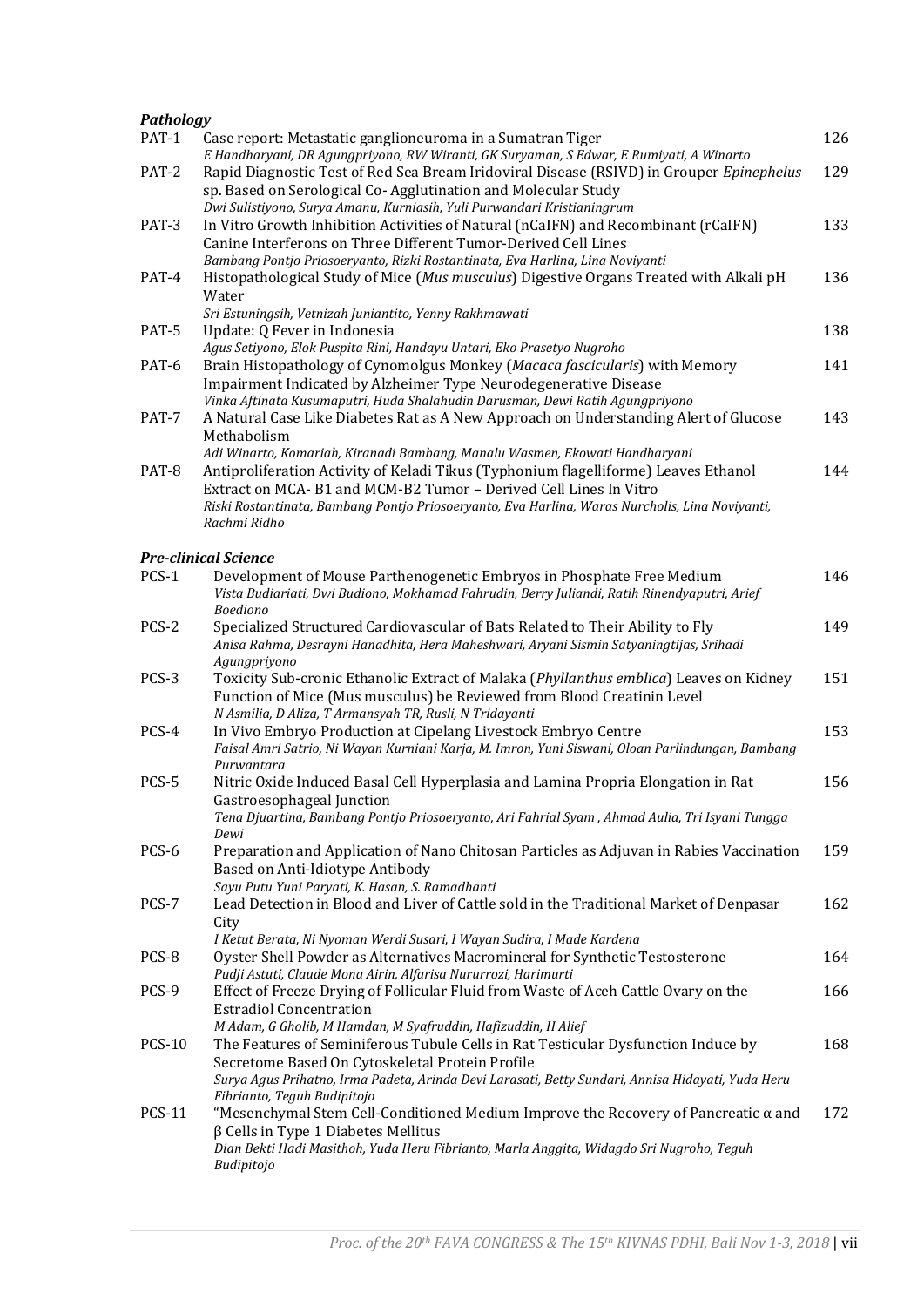| <b>PCS-12</b>                 | Complex Oligosaccharide Detected in the Lingua of Hystrix javanica by Lectin                                                                                              | 175 |
|-------------------------------|---------------------------------------------------------------------------------------------------------------------------------------------------------------------------|-----|
|                               | Histochemistry                                                                                                                                                            |     |
| <b>PCS-13</b>                 | Teguh Budipitojo, Yosua Kristian Adi, Yuda Heru Fibrianto, Ariana<br>The Profile and Morphology of Proboscis Monkey's Blood Cells in South Kalimantan                     | 178 |
|                               | Irma Padeta, Rini Widayanti, Heri Budi Santoso, Amalia Rezeki, Teguh Budipitojo                                                                                           |     |
| <b>PCS-14</b>                 | Potential Reproductive Adaptation of Mice (Mus musculus) from Mild Stress using Dark                                                                                      | 181 |
|                               | <b>Light Cycle Alteration</b>                                                                                                                                             |     |
|                               | D.N. Pristihadi, M. Fakhrudin, N. M. D. Haq, A. Boediono                                                                                                                  |     |
| <b>PCS-15</b>                 | Study Anatomy of Testis and Epididymis of Timorese Fruit Bats (Pteropus vampyrus)<br>Yulfia N. Selan, Filphin A. Amalo, Inggrid T. Maha, Antin Y.N Widi, Agnes L. Tanjung | 184 |
| <b>PCS-16</b>                 | Determining Surgical Method by Meniscectomy Induction on Garut sheep (Ovis aries) for                                                                                     | 187 |
|                               | early stage of Osteoarthritis                                                                                                                                             |     |
|                               | Handina Rakhmawati, Adrian Situmeang, Nurhidayat, Andri Maruli Tua Lubis, Harry Murti, Arief                                                                              |     |
|                               | Boediono                                                                                                                                                                  |     |
| <b>PCS-17</b>                 | The Potency Of Sernai Leaves (Wedelia biflora) to Increase Healing of contusion in Rats<br>(Rattus norvegicus)                                                            | 190 |
|                               | Rinidar, L.A. Marzuki, E. Safitri, M. Isa, M. Hasan, Amiruddin, T.M. Lubis, Hennivanda, A. Hamzah, N.                                                                     |     |
|                               | Asmilia, A. Sutriana                                                                                                                                                      |     |
|                               |                                                                                                                                                                           |     |
| <b>Small Animal</b><br>$SA-1$ | Conjunctivitis Treatment in Dog with Alkaline Water Eye Drop                                                                                                              | 193 |
|                               | A A S I Pradnyantari, A A N G D Wisesa, I W Y Semarariana, A A N O Pujawan, M P A Yunikawati, P T E                                                                       |     |
|                               | Sucitrayani, P S Dwipartha, I N Suartha                                                                                                                                   |     |
| $SA-2$                        | Representation of Various Systematic Disruptions within the Patients Handled at "Klinik                                                                                   | 195 |
|                               | Hewan Jogja" between January and June 2018<br>Ida Tjahajati, Adellyna Chrissandra, Anggi Desterina Prayitno, Begum Fatima Ratu Aditya, Ety                                |     |
|                               | Rrarindah, Lilik Rifiyanta, Mitra Atika Candra, Tri Ari Widiastuti, Sri Indah Astuti                                                                                      |     |
| $SA-3$                        | Haemogram Parameter of 17 Dogs That Have Been Infected by Ehrlichia canis in My Vets                                                                                      | 197 |
|                               | Animal Clinic Kemang in 2017                                                                                                                                              |     |
|                               | Tri Ayu Kristianty, Ni Nengah Yogiswari Resyana                                                                                                                           |     |
| $SA-4$                        | Treatment in Guinea Pig (Cavy porcellus) for Fracture Left Tibia Fibula<br>Nimas Ayu Pertiwi                                                                              | 199 |
| $SA-5$                        | Case report: Mammary Gland Tubulocarcinoma on Dog Miniature Dachshund at Animal                                                                                           | 201 |
|                               | Hospital University of Brawijaya Indonesia                                                                                                                                |     |
|                               | Ahmad Fauzi, Albiruni Haryo, Isma Prasthani Hutami Putri, Fajar Shodiq Permata, Nurina Titisari,                                                                          |     |
| SA-6                          | Anggit Prio Pambudi<br>Foreign Objects in the Form of Nails Found Inside the Gastrim of a Mixed Breed Dog Patient                                                         | 204 |
|                               | Handled at Klinik Hewan Jogja                                                                                                                                             |     |
|                               | Ida Tjahajati, Adellyna Chrissandra, Anggi Desterina Prayitno, Begum Fatima Ratu Aditya, Ety                                                                              |     |
|                               | Rrarindah, Lilik Rifiyanta, Mitra Atika Candra, Sri Indah Astuti, Tri Ari Widiastuti                                                                                      |     |
| $SA-7$                        | Os Humerus Amputation in Cat with Osteomyelitis<br>Evi Fitriana, Dwi Ardiansyah, Dwi Utari Rahmiati, Gunanti                                                              | 207 |
| $SA-8$                        | Non-Surgical Treatment of Unilateral Cherry Eye in Shih-Tzu Puppies                                                                                                       | 210 |
|                               | Dodik Prasetyo, Aulani'am, Galuh Pawestri Prameswari                                                                                                                      |     |
| $SA-9$                        | Mucinous Mamari Carsinoma and Mammary Adenoma in Young Cat                                                                                                                | 212 |
|                               | <b>Ester Sembiring</b>                                                                                                                                                    | 215 |
| SA-10                         | Surgical Approaches to Feline Mammary Tumor and Abdominal Mass<br>Nimas Ayu Pertiwi                                                                                       |     |
| SA-11                         | The Total Count of CPS on Hand Holding Dog Swab in UNAIR Animal Hospital, Before and                                                                                      | 217 |
|                               | After Cleaning based on Islamic Rules and Cleaning Using Soap                                                                                                             |     |
|                               | Gretania Residiwati, Mustofa Helmi Effendi, Didik Handijatno                                                                                                              |     |
| $SA-12$                       | The Number of Dog Patients Infected with Companion Vector-Borne Diseases (CVBD)<br>Treated at Klinik Hewan Jogja in 2017                                                  | 221 |
|                               | Ida Tjahajati, Adellyna Chrissandra, Anggi Desterina Prayitno, Begum Fatima Ratu Aditya, Ety                                                                              |     |
|                               | Rrarindah, Lilik Rifiyanta, Mitra Atika Candra, Sri Indah Astuti, Tri Ari Widiastuti                                                                                      |     |
| $SA-13$                       | Scabiosis (Notoedres cati) in Cat                                                                                                                                         | 224 |
|                               | Miyayu Soneta Sofyan, Muhammad Herry Susanto, Muhammad Ulin Nuha                                                                                                          |     |
| $SA-14$                       | Fracture of the Infraglenoid Tubersity in Canine<br>Rama Arge Frismana, Albiruni Haryo, Hendrik Saputra                                                                   | 226 |
| $SA-15$                       | Antibiotic Resistance Microbial Infection in Five Dogs in Bali                                                                                                            | 229 |
|                               | I Putu Wira Adi Wibawa, I Wayan Yustisia Semarariana, Maria Pristy Anris Yunikawati, Ni Putu Titin                                                                        |     |
|                               | Evi Sucitrayani, Putu Satya Dwipartha, AA Ngr Gde Dwina Wisesa, Putu Juli Sukariada, AA Ngurah Oka                                                                        |     |
|                               | Pujawan                                                                                                                                                                   |     |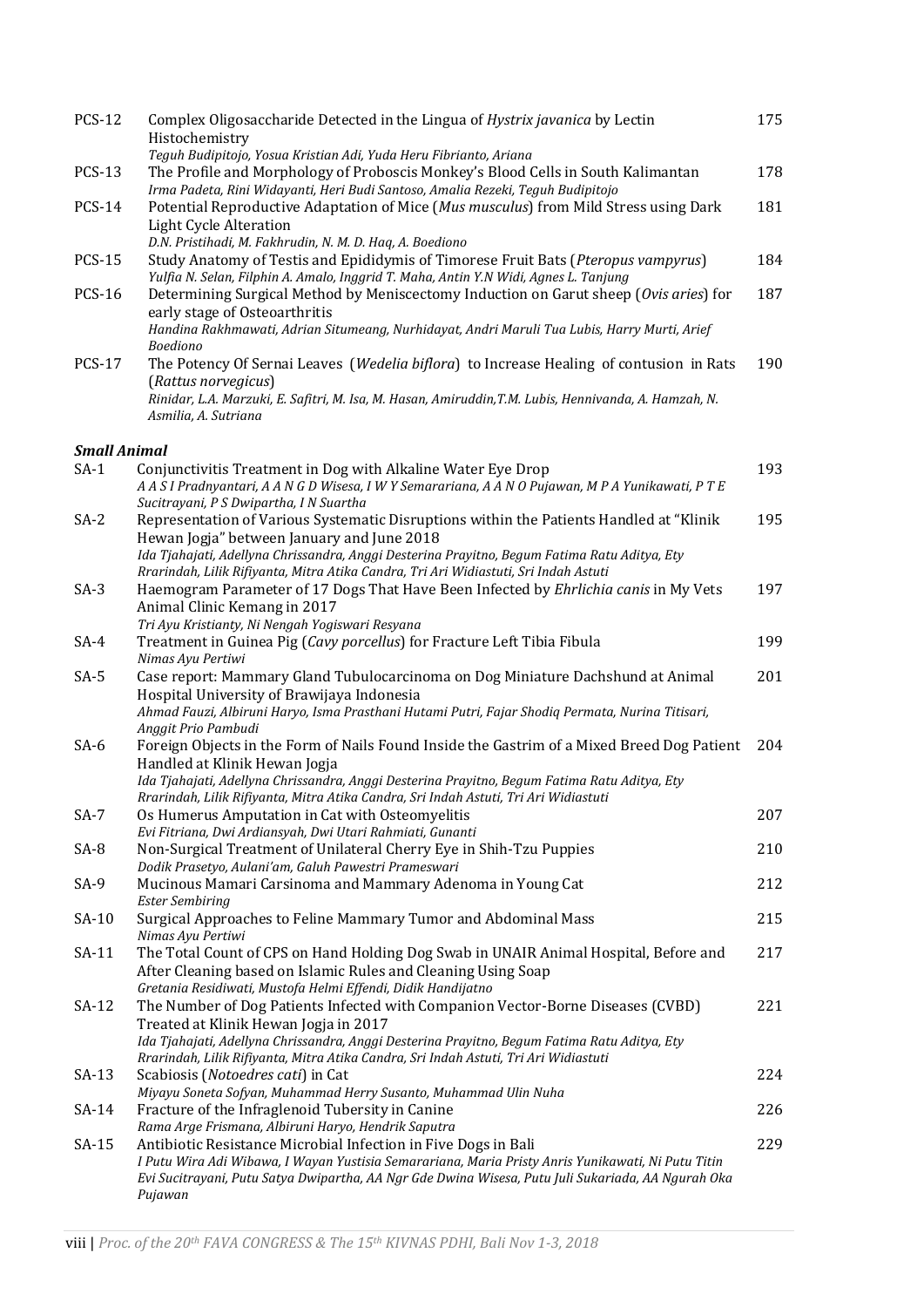| $SA-16$            | Blood Transfusion Importance in the Healing Process of Feline Panleukopenia Leading to<br>DIC (Disseminated Intravascular Coagulation)<br>Kemala Sherlin, Eva Zulfiati, Belinda Martin                             | 232 |
|--------------------|--------------------------------------------------------------------------------------------------------------------------------------------------------------------------------------------------------------------|-----|
| SA-17              | Treatment of Coxofemoral Luxation Using Toggling Technique in Dog<br>A. A. N. G. D. Wisesa, I. W. Y. Semarariana, P. S. Dwipartha, P. T. E Sucitrayani, M. P. A. Yunikawati, A. A.<br>N. O. Pujawan, I. N. Suartha | 235 |
|                    |                                                                                                                                                                                                                    |     |
| VPH-1              | <b>Veterinary Public Health</b><br>Turning Research into Results: Characterizing the Dog Meat Trade in Bali to Help End the                                                                                        | 237 |
|                    | Trade                                                                                                                                                                                                              |     |
|                    | Maria Maliga Vernandes Sasadara, Ni Putu Vidia Tiara Timur, I Ketut Puja, Nyoman Sadra                                                                                                                             |     |
| VPH-2              | Dharmawan, Jennifer Hood<br>Risk Factor Analysis for the Transmission of Classical Swine Fever in West Timor,                                                                                                      | 240 |
|                    | Indonesia                                                                                                                                                                                                          |     |
|                    | Petrus Malo Bulu, Ian D Robertson, Maria Geong, Ewaldus Wera                                                                                                                                                       |     |
| VPH-3              | Framework to Evaluate Factors Associated With the Roaming Behaviour of Dogs in Flores                                                                                                                              | 243 |
|                    | Island, Indonesia<br>Charlotte Warembourg, Ewaldus Wera, Petrus Malo Bulu, Salome Dürr                                                                                                                             |     |
| VPH-4              | The Influence of Medium pH on Lactobacillus acidophillus Viability in Soyghurt Tested In                                                                                                                           | 245 |
|                    | Vitro and In Vivo                                                                                                                                                                                                  |     |
| VPH-5              | Lia Siti Halimah, Sayu Putu Yuni Paryati, Eka Noneng Nawangsih<br>Competency of Meat Inspectors (keurmaster) and Level of Training Needs Based on the                                                              | 247 |
|                    | <b>Standard of Working Competency</b>                                                                                                                                                                              |     |
|                    | Dwi Windiana                                                                                                                                                                                                       |     |
| VPH-6              | Semi Quantitative Analysis of Rabies Entrance into Pisang Island from Pesisir Barat District                                                                                                                       | 250 |
|                    | of Lampung<br>Guntoro T, Putri, Ferro                                                                                                                                                                              |     |
| VPH-7              | Study of Inappropriate Antibiotic Usage in Cattle Farm in East Nusa Tenggara                                                                                                                                       | 252 |
|                    | Annytha Detha, Diana A. Wuri, Filomena Ramos, Desi Biru, Margie Meha, Anita Lakapu                                                                                                                                 |     |
| VPH-8              | Analysis of Rabies Evidence in Riau Province in 2017<br>Anisah Hanoum                                                                                                                                              | 254 |
|                    |                                                                                                                                                                                                                    |     |
|                    | <b>Wild Animal and Aquatic Conservation</b>                                                                                                                                                                        |     |
| WAAC-1             | Gastric Obstruction in Stranded Green Turtle (Chelonia mydas) in Paloh, Kalimantan<br>Barat at February, 9th 2018                                                                                                  | 257 |
|                    | Fidry Rahmanda Ikhwan, Ida Ayu Dian Kusuma Dewi, Maulid Dio Suhendro, Dwi Suprapti                                                                                                                                 |     |
| WAAC-2             | Cause of the Death Sea turtle Stranded in Nesting Beach (Paloh, West Kalimantan) Period                                                                                                                            | 259 |
|                    | from February to April 2018                                                                                                                                                                                        |     |
| WAAC-3             | Maulid Dio, Dwi Suprapti, Fidry Rahmanda Ikhwan, IA Kusuma Dewi<br>Acute Bacterial Meningeoencephalitis in Stranded Juvenile Green Turtle (Chelonia mydas) 261                                                     |     |
|                    | in Gerokgak Beach, Buleleng Regency, Bali                                                                                                                                                                          |     |
|                    | Ida Ayu Dian Kusuma Dewi, Yustisia Semarariana, I Bagus Made Bhaskara, Dwi Suprapti, Maulid Dio                                                                                                                    |     |
| WAAC-4             | Suhendro, Fidry Rahmanda Ikhwan<br>Series of Medical Examination as an Initial Phase of Rehabilitation Program in Lutung                                                                                           | 263 |
|                    | Jawa Conservation                                                                                                                                                                                                  |     |
|                    | Nurina Titisari, Ahmad Fauzi, Aldila Noviatri, Dian Vidiastuti, Ida Masnur, Iwan Kurniawan                                                                                                                         |     |
| WAAC-5             | Flushing Aquaria with <i>Hibiscus sabdariffa</i> Extract on Tnfα Expression in Fish Due To                                                                                                                         | 265 |
|                    | Mercury Intoxication<br>Olan Rahayu Puji Astuti Nussa, Miranti Candrarisna, Laksmyn Kadir                                                                                                                          |     |
|                    |                                                                                                                                                                                                                    |     |
|                    | <b>KIVNAS - Oral Presentation</b>                                                                                                                                                                                  |     |
| Equine<br>KIVEQ-1  | Kasus Torsio Usus dan Ruptur Akibat Enterolith                                                                                                                                                                     | 266 |
|                    | Budhy Jasa Widyananta, Fitri Dewi Fathiyah, Wiwid Rhuwaida, Arif Rahman                                                                                                                                            |     |
|                    |                                                                                                                                                                                                                    |     |
| <b>Farm Animal</b> |                                                                                                                                                                                                                    |     |
| KIVFA-1            | Prevalensi Japanese Encephalitis pada Ternak Babi di Beberapa Lokasi Peternakan di<br>Sulawesi Utara                                                                                                               | 269 |
|                    | Sri Adiani, Albert J. Podung                                                                                                                                                                                       |     |
| KIVFA-2            | Efek Imunomodulator terhadap Profil Leukosit Induk Sapi Friesian Holstein yang Diberi                                                                                                                              | 272 |
|                    | Antigen AI H5N1 Inaktif<br>Sri Murtini, Anita Esfandiari, Sus Derthi Widhyari, Retno Wulansari, Leni Maylina, Arief Purwo                                                                                          |     |
|                    | Mihardi                                                                                                                                                                                                            |     |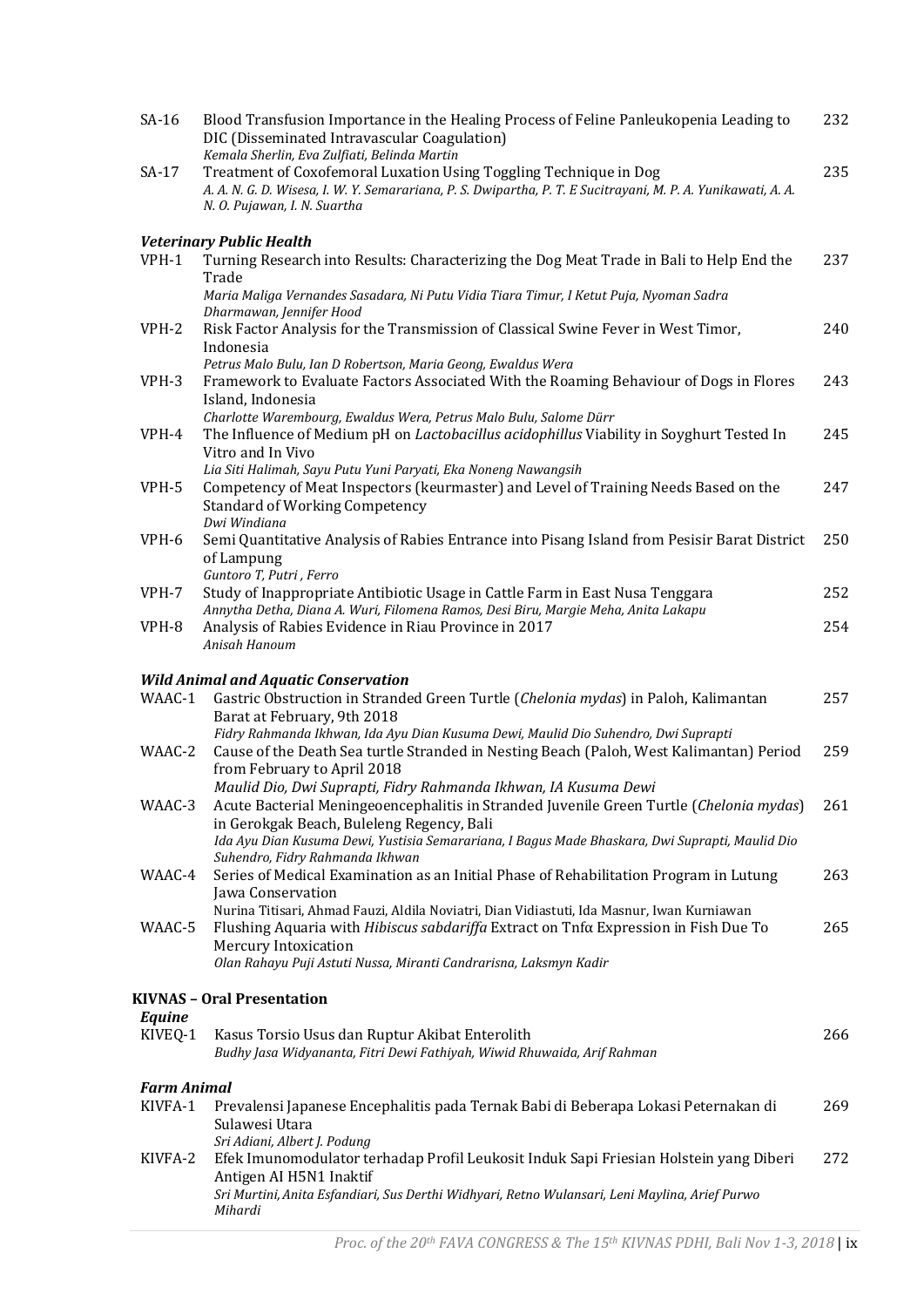| KIVFA-3             | Analisis dan Kajian Kadar Logam dalam Darah Sapi Potong<br>Erni Sulistiawati, Cynthia Novita, Puji Rahayu                                                                                                                                                              | 275 |
|---------------------|------------------------------------------------------------------------------------------------------------------------------------------------------------------------------------------------------------------------------------------------------------------------|-----|
| KIVFA-4             | Studi Kasus Squamous Cell Carcinoma Mata pada Sapi Simmental Notel 1628<br>Bahagia Sari                                                                                                                                                                                | 278 |
| KIVFA-5             | Analisis Manfaat Biaya Pengendalian dan Pemberantasan Hog Cholera di Provinsi Nusa<br>Tenggara Timur<br>Ewaldus Wera, Joko Daryono, Rian Nurcahyono, Cons Joel Tukan, Ferdinandus Rondong, Rivanda                                                                     | 280 |
| KIVFA-6             | Ansori<br>Hasil Pengujian Cemaran Mikroba Listeria monocytogenes pada Susu Sapi di Wilayah<br>Pulau Jawa Kegiatan Pengawasan dan Monitoring Produk Pangan Tahun 2016-2017<br>Ari Retnowati, A.H. Utari, M.D. Andriani, H. Anisatun, A. Riandi                          | 282 |
| KIVFA-7             | Karakteristik Penyakit Pada Sapi Pesisir Sumatera Barat di BPTUHPT Padang Mengatas                                                                                                                                                                                     | 285 |
| KIVFA-8             | Bahagia Sari, Salmon Efendi<br>Studi Kasus: Profil Mineral Makro pada Sapi Perah yang Mengalami Retensi Plasenta di<br>Kunak Kabupaten Bogor<br>Retno Wulansari, Anita Esfandiary, Sus Derthi Widhyari, Chusnul Choliq, Arief Purwo Mihardi, Lenny<br>Maylina, Suryono | 288 |
|                     | <b>Microbiology and Parasitology</b>                                                                                                                                                                                                                                   |     |
| KIVMP-1             | Prediksi Epitop OMP 36 kDa Brucella abortus Isolat Lokal terhadap Respon Imun<br>Seluler                                                                                                                                                                               | 290 |
| KIVMP-2             | Wiwiek Tyasningsih, Fedik A. Rantam<br>Analisis Patotipe Virus H5N1 Clade 2.3.2.1c yang Bersirkulasi di Provinsi Lampung<br>Tahun 2016-2017                                                                                                                            | 293 |
|                     | Arif Setiani Wahyuning Tyas, Hastari Wuryastuty, Raden Wasito, Eko Agus Srihanto, Iyan<br>Kurniawan                                                                                                                                                                    |     |
| <b>Poultry</b>      |                                                                                                                                                                                                                                                                        |     |
| KIVPU-1             | Tren Hasil Pengujian Residu Antibiotik pada Daging Ayam di Indonesia Tahun 2015-2017<br>Monika Danaparamitha Andriani, H. Anisatun, A.H. Utari, A. Retnowati, A. Riandi, N. Triwijayanti, A.T.                                                                         | 296 |
| KIVPU-2             | Wijatagati<br>Tren Hasil Pengujian Residu Antibiotik pada Telur Ayam di Indonesia Tahun 2015-2017<br>Ajeng Herpianti Utari, A. Retnowati, M.D. Andriani, H. Anisatun, Riandi, E. Nur                                                                                   | 299 |
| <b>Small Animal</b> |                                                                                                                                                                                                                                                                        |     |
| KIVSA-1             | Framework Evaluasi Titer Antibodi Rabies<br>Ewaldus Wera, Petrus Malo Bulu                                                                                                                                                                                             | 302 |
| KIVSA-2             | Kajian Retrospektif Endemisitas dan Beberapa Faktor Penyebab Kasus Rabies Periode<br>Tahun 2013 - 2018 di Kota Banjarbaru Propinsi Kalimantan Selatan<br>Rina Parlina, Widodo Pujiatmoko                                                                               | 304 |
| KIVSA-3             | Studi Awal Perbandingan Nilai Hematologi Rutin Anjing Lokal Bali (Canis lupus) dengan<br>Nilai Hematologi Rutin pada Literatur (Swenson, 1984)<br>I Wayan Yustisia Semarariana, A.A.N.D. Wisesa, P.T.E. Sucitrayani, M.P.A. Yunikawati, A.A.N.O.                       | 306 |
| KIVSA-4             | Pujawan, P.S. Dwipartha, D.A. Paranitha<br>Identifikasi Klinis Kristaluria pada Kasus Feline Lower Urinary Track Disease (FLUTD) di                                                                                                                                    | 308 |
|                     | Klinik Hewan Maximus Pet Care<br>Arief Purwo Mihardi, Intan Maria Paramita, Sherli Noviaria Pakpahan, Setyo Widodo                                                                                                                                                     |     |
| KIVSA-5             | Pijat Uretra (Urethral Massage) Alternatif Penanganan Kasus Obstruksi Uretra akibat<br>FLUTD pada Kucing Jantan                                                                                                                                                        | 311 |
| KIVSA-6             | Intan Maria Paramita, Arief Purwo Mihardi, Sherly Noviaria Pakpahan, Setyo Widodo<br>Stomatitis Kompleks pada Seekor Anak Kucing<br>Monika Danaparamitha Andriani, Arief Purwo Mihardi, Sherly Noviaria Pakpahan, Malni Sovinar                                        | 314 |
| KIVSA-7             | Persentase Kejadian Hiperbilirubinemia pada Kucing<br>Zulfitra Utami Putri, Erni Sulistiawati, Dondin Sajuthi                                                                                                                                                          | 316 |
| <b>Wild Animal</b>  |                                                                                                                                                                                                                                                                        |     |
| KIVSL-1             | Anestesi Kombinasi pada Badak Sumatra: Prosedur Awal Koleksi Sperma menggunakan<br>Elektroejakulator                                                                                                                                                                   | 319 |
|                     | Agvinta Nilam Wahyu Yudhichia, Ni Made Ferawati, Zulfi Arsan, Sumadi Hasmaran, Scott Citino, Benn<br><b>Bryant</b>                                                                                                                                                     |     |
| KIVSL-2             | Pengaruh Keberadaan Jaringan Fibroid pada Saluran Reproduksi Badak Sumatera Betina<br>terhadap Potensi Kebuntingannya<br>Ni Made Ferawati, Zulfi Arsan, Agvinta Nilam WY, Sumadi Hasmaran, Terri Roth                                                                  | 322 |
|                     |                                                                                                                                                                                                                                                                        |     |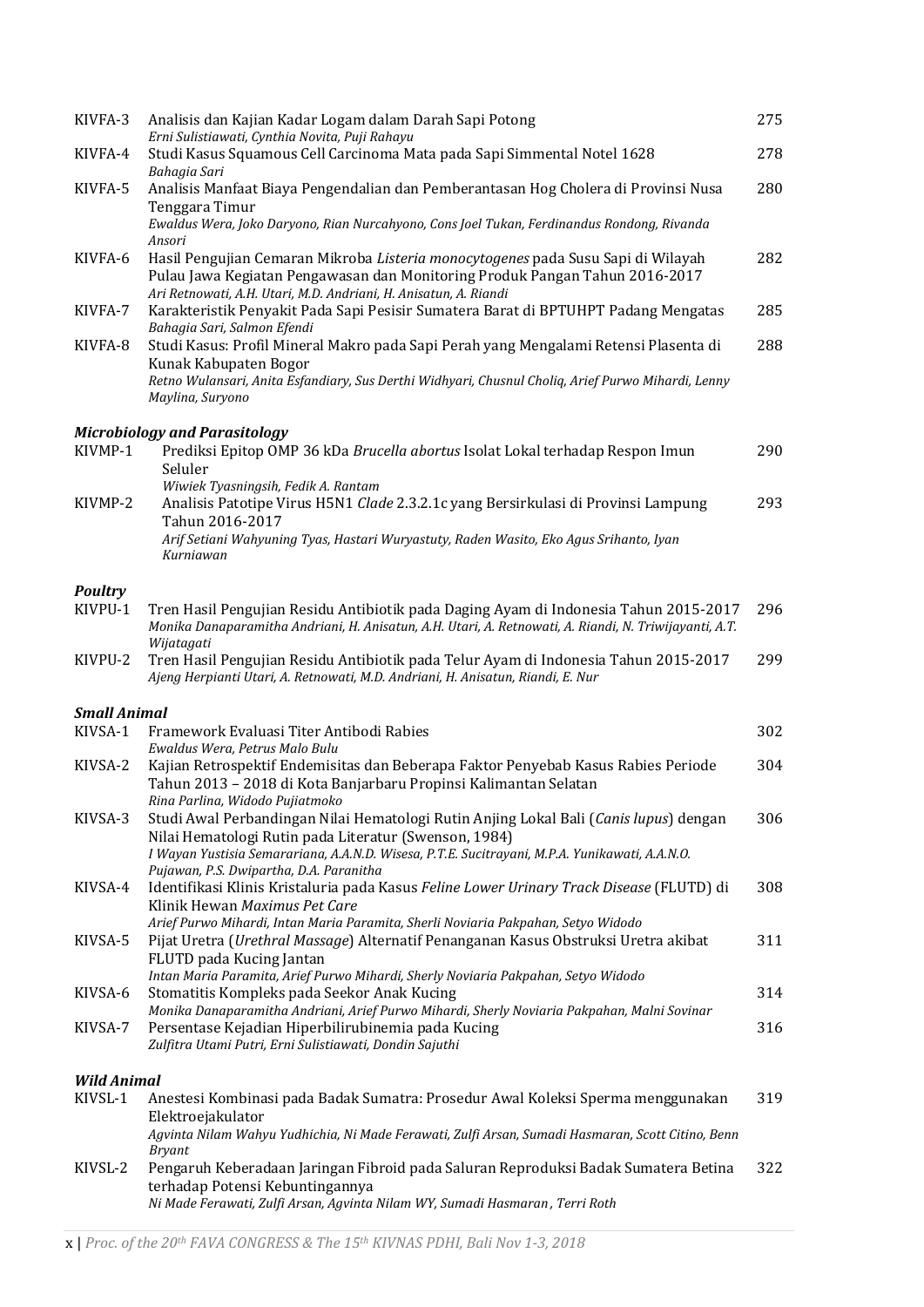## **JSPS – Oral Presentation**

|          | <b>Japan Society for the Promotion Science</b>                                                                                                                                                                                                                    |     |
|----------|-------------------------------------------------------------------------------------------------------------------------------------------------------------------------------------------------------------------------------------------------------------------|-----|
| $JSPS-1$ | Overview of Foot and Mouth Disease Control in Thailand and Southeast Asia<br>Sith Premashthira                                                                                                                                                                    | 325 |
| JSPS-2   | Risk of FMD Importation Through Cattle Movement at the Thailand-Myanmar Border: A<br>Preliminary Quantitative Risk Assessment Result<br>Anuwat Wiratsudakul, Phrutsamon Wongnak, Terdsak Yano, Satoshi Sekiguchi                                                  | 327 |
| JSPS-3   | Detection of Pathogens Associated with Bovine Respiratory Disease: Clinical Cases in                                                                                                                                                                              | 330 |
|          | Thai Dairy Herds                                                                                                                                                                                                                                                  |     |
|          | Kittisak Ajariyakhajorn, Thanasak Boonserm, Sukuma Samngamnim                                                                                                                                                                                                     |     |
| JSPS-4   | Preliminary Investigation of Bovine Respiratory Disease Complex in Indonesia                                                                                                                                                                                      | 332 |
| JSPS-5   | S. Setiyaningsih, M. Shofa, R. Wulansari, B. P. Priosoeryanto                                                                                                                                                                                                     | 334 |
|          | Activity of Medicinal Herbs Extracts Against Bovine Respiratory Syncytial Virus Infection<br>and Co-Infection with BRSV-Pasteurella multocida adherence on MDBK Cell<br>N. Lanniari, B. P. Priosoeryanto, S. Setiyaningsih, M. Shofa, R. Wulansari, H. Pisestyani |     |
| JSPS-6   | Influenza D Virus and Bovine Coronavirus Play Important Roles in Bovine Respiratory                                                                                                                                                                               | 336 |
|          | Disease in Japan                                                                                                                                                                                                                                                  |     |
|          | Hirohisa Mekata                                                                                                                                                                                                                                                   |     |
| JSPS-7   | Bovine Respiratory Syncytial Virus Infection Enhances Pasteurella multocida Adherence<br>on Respiratory Epithelial Cells                                                                                                                                          | 338 |
|          | P. E. Sudaryatma, K. Nakamura, H. Mekata, S. Sekiguchi, M. Kubo, I. Kobayashi, M. Subangkit, Y. Goto,                                                                                                                                                             |     |
|          | T. Okabayashi                                                                                                                                                                                                                                                     |     |
| JSPS-8   | Evaluation of ultrasonic cleaner and water resonance system apparatus for                                                                                                                                                                                         | 340 |
|          | decontamination of <i>Campylobacter</i> and <i>Salmonella</i> on broiler carcasses in Thailand                                                                                                                                                                    |     |
| JSPS-9   | N. Phetsri, T. Luangtongkum<br>Microbiologial Quality of Chicken Carcasses in Bogor Indonesia Based on Campylobater                                                                                                                                               | 342 |
|          | sp. and Salmonella sp. Counts                                                                                                                                                                                                                                     |     |
|          | Herwin Pisestyani, Elisabet Tangkonda, Maya Shofa, Surachmi Setyaningsih, Denny Widaya Lukman,                                                                                                                                                                    |     |
|          | Bambang Pontjo Priosoeryanto, Misawa Naoaki                                                                                                                                                                                                                       |     |
| JSPS-10  | The Effect of Consumption of Raw Chicken Meat on Humoral Immunity against                                                                                                                                                                                         | 344 |
|          | Campylobacter jejuni in veterinarians and workers in a chicken processing plant<br>Elisabet Tangkonda, Satoshi Sekiguchi, Meiko Kubo, Satomi Sasaki, Takako Taniguchi, Naoaki Misawa                                                                              |     |
|          | <b>Animal Quarantine - Oral Presentation</b>                                                                                                                                                                                                                      |     |
| $AQ-1$   | Mengenal Telur Spesific Pathogen Free (SPF) Sebagai Salah Satu Media Pembawa Hama                                                                                                                                                                                 | 347 |
|          | Penyakit Hewan Karantina                                                                                                                                                                                                                                          |     |
|          | Ambar Retnowati, Dona Sondang                                                                                                                                                                                                                                     |     |
| $AQ-2$   | Reformation in Public Information Announcement Technique of Agricultural Quarantine                                                                                                                                                                               | 350 |
|          | by Using Digital Applications"<br>Adil Kari Salam Harahap                                                                                                                                                                                                         |     |
| $AQ-3$   | Profile Cortisol, Neutrophyle/Lymphocyte Ratio and IL-6 on Bali Cattle Transported by                                                                                                                                                                             | 352 |
|          | Traditional Vessel during 120 Hours                                                                                                                                                                                                                               |     |
|          | Hindar Panguji, Niqlah Rifqiyah                                                                                                                                                                                                                                   |     |
| $AQ-4$   | Desinfection of Conveyance Using Bacteria Model (Bacillus Subtillis & Bacillus Cereus)                                                                                                                                                                            | 354 |
| $AQ-5$   | Lylya syamsi, Winda Rahmawati, Ika Suharti, Surati, Bambang Urip<br>The Study of the Determination of Toxoplasmosis as One of Quarantine Pests and Diseases                                                                                                       | 357 |
|          | for Animals (HPHK)                                                                                                                                                                                                                                                |     |
|          | R. H. Suharto, I.M. Qurniawaty, A Widodo                                                                                                                                                                                                                          |     |
| $AQ-6$   | Detection of Brucella abortus in Beef Cattle which Transported Via Kendari Agricultural                                                                                                                                                                           | 360 |
|          | Quarantine in 2017                                                                                                                                                                                                                                                |     |
| $AQ-7$   | N Rifqiyah, A I Pratomo, A Novianjaya, A Karyono<br>Analyses of Environment Factors Influencing Surra Outbreak in Sumba Timur Nusa                                                                                                                                | 362 |
|          | Tenggara Timur - Indonesia                                                                                                                                                                                                                                        |     |
|          | Rita Sari Dewi, R D Soejoedono, A H Wardhana, S Mulatsih                                                                                                                                                                                                          |     |
| AQ-8     | Detection of the Foot and Mouth Disease in Buffalo Meat Originating From India with the                                                                                                                                                                           | 367 |
|          | Reverse-Transcription PCR Method                                                                                                                                                                                                                                  |     |
|          | Hestu Prastanti, Marjono, Melyna Sandra, Kasidi                                                                                                                                                                                                                   |     |
| $AQ-9$   | Identification of Sumateran Wild Boar Meat (Sus scrofa vittatus) by Restriction Fragment<br>Length Polymorphism (RFLP) Analysis of Cytochrome b Gene                                                                                                              | 369 |
|          | Melani Wahyu Adiningsih, Retno Damayanti Soejoedono, Trioso Purnawarman, Hadri Latif, Rahmat                                                                                                                                                                      |     |
|          | Setya Adji, Okti Nadia Poetri, Dwi Desmiyeni Putri                                                                                                                                                                                                                |     |
| $AQ-10$  | Potential Animal Carriers Rabies (HPR) Suspect Arriving from Java to Sumatera                                                                                                                                                                                     | 373 |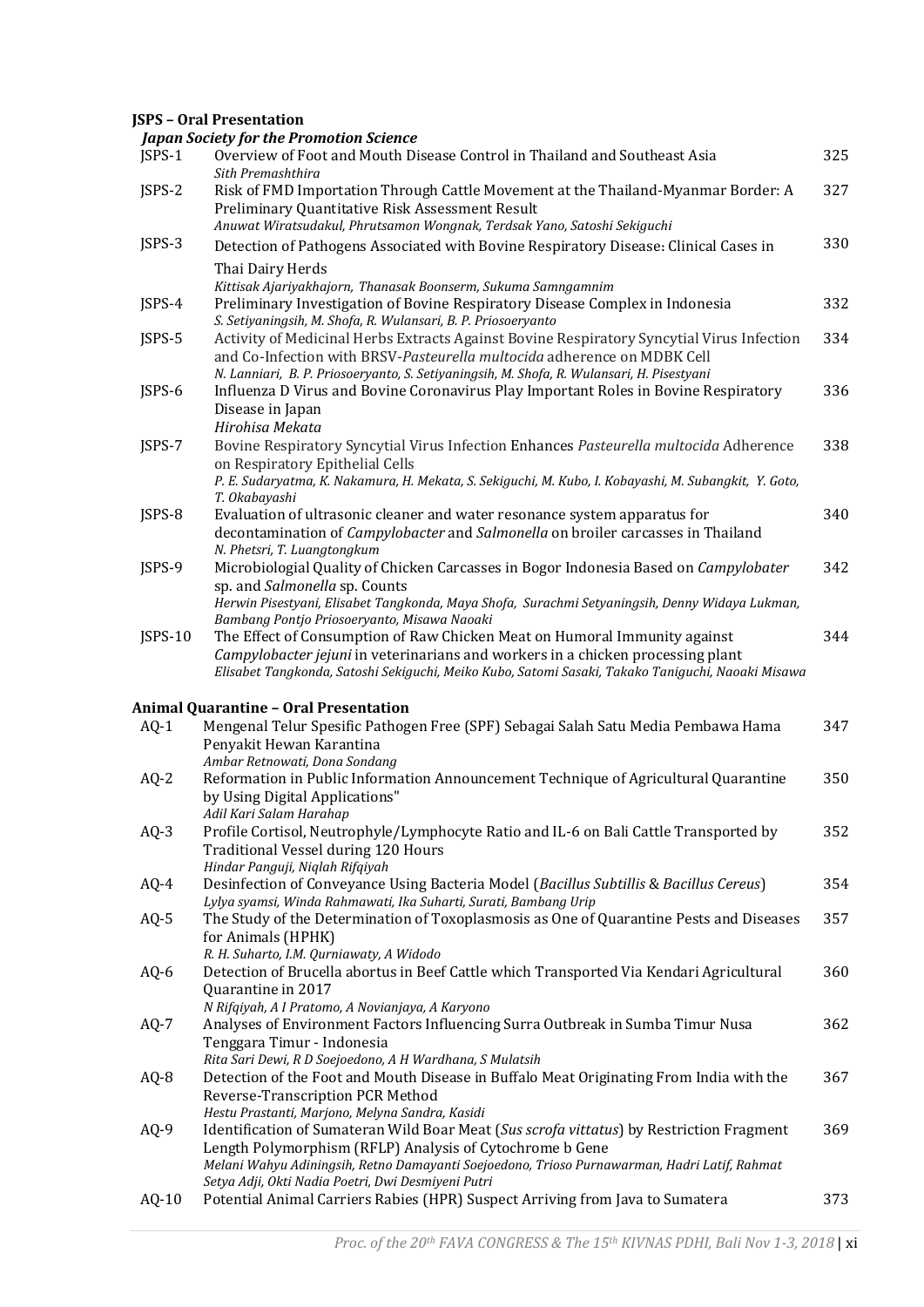|         | Basid Sastradiawan                                                                              |     |
|---------|-------------------------------------------------------------------------------------------------|-----|
| $AQ-11$ | Analysis Total Plate Count (TPC) Escherichia coli and Salmonella sp. on Frozen Beef             | 376 |
|         | Imported through Tanjung Priok Port                                                             |     |
|         | G A Hanum, A Kurniawati, R Normaliska                                                           |     |
| $AQ-12$ | Application of a Multiplex PCR Assay to Detect Campylobacter fetus subspecies venerealis        | 379 |
|         | from Imported Bovine Preputial Samples                                                          |     |
|         | Mazdani Daulay, Adi Komara, Novera Nirmalasanti, Siti Khadijah, Marjono, Melyna Sandra, Muhamad |     |
|         | Taopik, Mukromin, Mustamil, Rahmat Setya Adji                                                   |     |
|         |                                                                                                 | 383 |
| $AQ-13$ | A Cross Sectional Survey Seroprevalensi of Antibody Present Against Salmonella Pullorum         |     |
|         | from Chicken in Banjarmasin Quarantine Services                                                 |     |
|         | Rima Hasmi Firdiati                                                                             |     |
|         |                                                                                                 |     |
|         | <b>Indonesian Veterinary Epidemiology Association - Oral Presentation</b>                       |     |
| AEVI-1  | Investigasi Outbreak Penyakit Antraks di Kabupaten Polewali Mandar Tahun 2016                   | 385 |
|         | Isnaniah Bagenda, Wiwik Dariani, Dini Wahyu Yudianingtyas                                       |     |
| AEVI-2  | Investigasi Outbreak Bovine Brucelosis di Pulau Bengkalis Tahun 2018                            | 390 |
|         | Nur Azzahrawani, Eno Martalina, Herman S, Almuja Adillah                                        |     |
| AEVI-3  | Investigasi Outbreak Rabies di Kabupaten Donggala Tahun 2018                                    | 393 |
|         | Alfinus                                                                                         |     |
| AEVI-4  | Investigasi Outbreak Orf di Kabupaten Bulungan Tahun 2018                                       | 396 |
|         | Arif Supriyadi, Mariyana, Elfa Zuraida, Fakhrurriyadi                                           |     |
| AEVI-5  | Investigasi Outbreak Kematian Babi Diduga CSF dari Laporan Prioritas ISIKHNAS ID                | 399 |
|         | Kasus 18369843 di Provinsi Jawa Tengah pada Bulan Mei 2018                                      |     |
|         | Basuki RS, Ari Dewi, Bagoes P, Nur Cahyo, Sutopo                                                |     |
| AEVI-6  | Investigasi Outbreak Bovine Bruselosis pada Peternakan PT. X di Kabupaten Kampar dan            | 402 |
|         | Kabupaten Siak Tahun 2018                                                                       |     |
|         | Dewi Anggreini, Helmi Khristiani, Guswandi, Ely Susanti                                         |     |
| AEVI-7  | Investigasi Outbreak Csf Di Kabupaten Sleman Tahun 2018                                         | 405 |
|         | Dwi Hari Susanta, Muhammad Afdal Darul, Rina Astuti Rahayu, Sugi Winarsih                       |     |
|         |                                                                                                 |     |
| AEVI-8  | Investigasi Outbreak Avian Influenza di Kabupaten Barito Kuala Tahun 2017                       | 408 |
|         | Edi Santosa, Susanti Sri Rejeki                                                                 |     |
| AEVI-9  | Investigasi Outbreak Avian Influenza Kecamatan Mungka Kabupaten Lima Puluh Kota                 | 411 |
|         | <b>Tahun 2018</b>                                                                               |     |
|         | Eka Oktarianti, Efliana, Betty Indah Purnama                                                    |     |
| AEVI-10 | Investigasi Outbreak MCF di Kabupaten Musi Rawas Tahun 2016                                     | 415 |
|         | Srihanto EA, Siswanto AJ, Triwibowo B                                                           |     |
| AEVI-11 | Investigasi Outbreak Pneumonia pada Peternakan X di Kabupaten Banyumas Tahun 2018               | 419 |
|         | Basuki R.S, Enggar K, Suhardi, D. Pratamasari, Bagoes P                                         |     |
| AEVI-12 | Investigasi Kematian Sapi Potong di Desa Banjararum Kalibawang Kulonprogo Tahun                 | 422 |
|         | 2017                                                                                            |     |
|         | Estu Widodo, Yuriati, Hariyah                                                                   |     |
| AEVI-13 | Investigasi Outbreak Bovine Brucellosis Di Desa Hargobinangun Kecamatan Pakem                   | 426 |
|         | Kabupaten Sleman Tahun 2017                                                                     |     |
|         | Kristiyanti, Apriliana UI, Hariyah, Sutomo                                                      |     |
| AEVI-14 | Investigasi Outbreak Penyakit Jembrana di Desa Hang Tuah, Kecamatan Perhentian Raja,            | 429 |
|         | Kabupaten Kampar, Provinsi Riau Tahun 2017                                                      |     |
|         | Guswandi, Nugroho DK                                                                            |     |
| AEVI-15 | Investigasi Outbreak Avian Influenza (AI) Pada Peternakan Puyuh di Kecamatan Tenayan            | 433 |
|         | Raya Kota Pekanbaru Tahun 2018                                                                  |     |
|         | Hamria                                                                                          |     |
| AEVI-16 | Investigasi Wabah Anthraks di Kabupaten Pinrang Propinsi Sulawesi Selatan Tahun 2016            | 436 |
|         | Priyamanaya I G A                                                                               |     |
| AEVI-17 | Investigasi Outbreak Anthrax di Kabupaten Kulon Progo Tahun 2017                                | 439 |
|         | Indarto Sudarsono, Bagoes Poermadjaja, Ully Indah Apriliana, Anton Handoko, Yuriati             |     |
|         |                                                                                                 |     |
| AEVI-18 | Investigasi Outbreak Penyakit Jembrana di Kecamatan Bayung Lincir, Kabupaten Musi               | 443 |
|         | Banyu Asin                                                                                      |     |
|         | J. Siswanto, E Yulianti, T Guntoro                                                              |     |
| AEVI-19 | Investigasi Outbreak Koliseptisemia Pedet Pada Peternakan" X" di Kota Metro, Lampung            | 448 |
|         | Tahun 2018                                                                                      |     |
|         | Joko Susilo                                                                                     |     |
| AEVI-20 | Investigasi Outbreak Jembrana Disease Pada Sapi Bali di Jorong Loban Bungkuk Nagari             | 451 |
|         | Tanjung Bonai Aur Kec. Sumpur Kudus Kab. Sijunjung Provinsi Sumatera Barat Tahun                |     |
|         | 2016                                                                                            |     |
|         |                                                                                                 |     |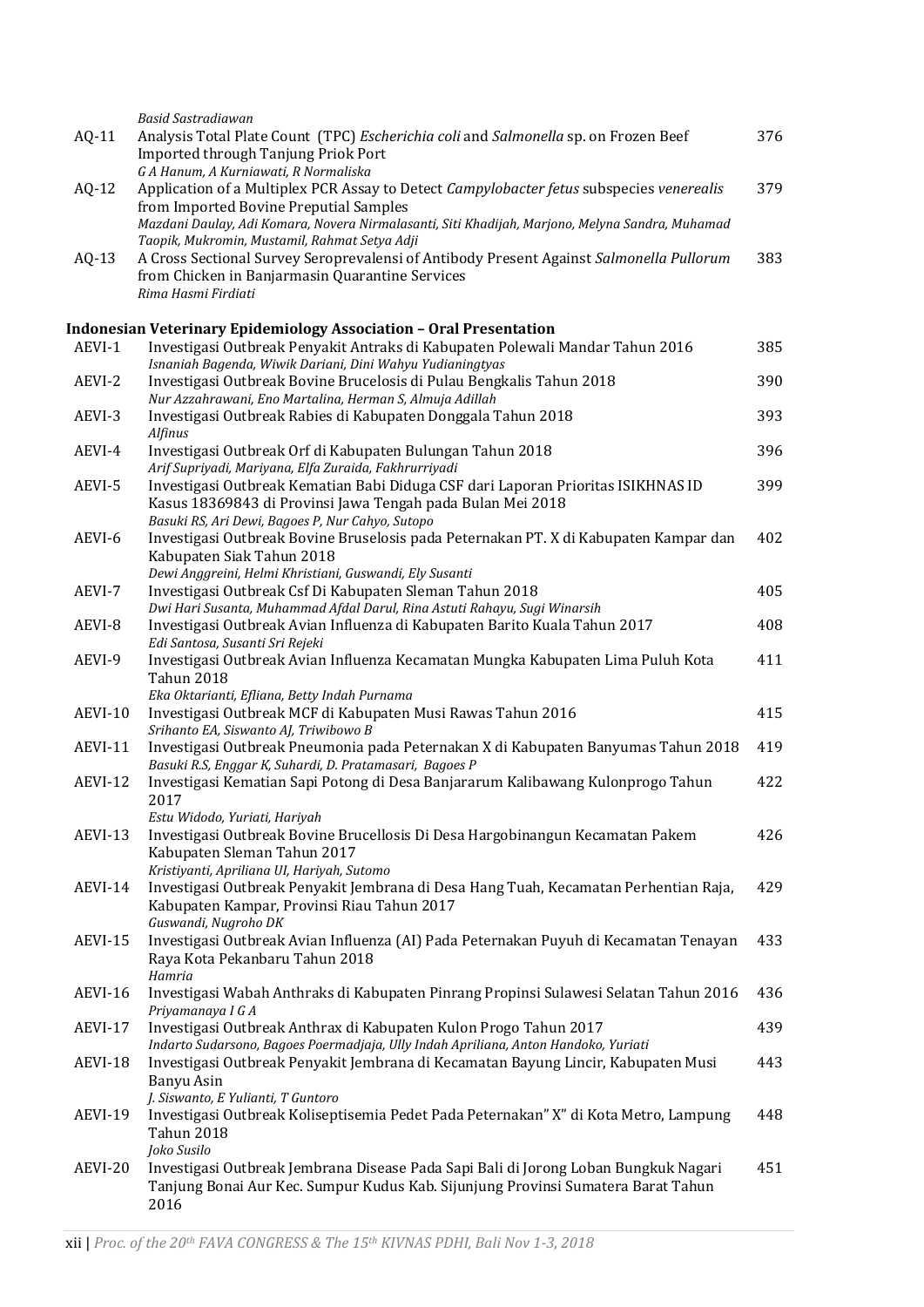|             | Katamtama, Yani Sugiarti, Dwi Inarsih, Rina Hartini                                                                                                                     |     |
|-------------|-------------------------------------------------------------------------------------------------------------------------------------------------------------------------|-----|
| AEVI-21     | Investigasi Outbreak Anthrax di Kecamatan Girimulyo Kabupaten Kulon Progo pada                                                                                          | 455 |
|             | <b>Tahun 2017</b>                                                                                                                                                       |     |
|             | Purbadi D, Yuriati, Sudarsono I                                                                                                                                         |     |
| AEVI-22     | Investigasi Outbreak Penyakit Jembrana Di Kabupaten Padang Lawas, Provinsi Sumatera                                                                                     | 459 |
|             | Utara Tahun 2017                                                                                                                                                        |     |
|             | Sangkot Sayuti Nasution, Nensy Maruana Hutagaol, Jonny Rismaweli Purba                                                                                                  |     |
| AEVI-23     | Investigasi Outbreak CSF di Desa Sidomulyo Godean Sleman Tahun 2018                                                                                                     | 463 |
|             | Winarsih S, Hariyah, Anggreni N, Susanto D                                                                                                                              |     |
| AEVI-24     | Investigasi Outbreak Penyakit Jembrana di Kecamatan Pangkalan Kabupaten Lima Puluh                                                                                      | 467 |
|             | Kota Tahun 2016                                                                                                                                                         |     |
|             | Eka Oktarianti, Betty Indah Purnama                                                                                                                                     |     |
| AEVI-25     | Investigasi Penyakit Jembrana di Kabupaten Bengkulu Selatan, Bengkulu                                                                                                   | 471 |
|             | Guntoro. T, Sulinawati, Ferro                                                                                                                                           |     |
| AEVI-26     | Investigasi Outbreak Suspek Bovine Tuberculosis (BTB) pada Sapi Perah di Peternakan X                                                                                   | 474 |
|             | di Kabupaten Bogor Tahun 2018                                                                                                                                           |     |
|             | Tri Juwianto, Eka Mahpudin, Aprizal Panus, Ali Rahmawan, Sodirun                                                                                                        |     |
| AEVI-27     | Investigasi Outbreak Rabies di Kecamatan Pinggir Tahun 2018                                                                                                             | 478 |
|             | Puja Cikal Bangsa, Raynold Rahman, Elida Tamba, Syafrison Idris                                                                                                         |     |
| AEVI-28     | Investigasi Outbreak Keguguran Di Desa Lamtamot Kecamatan Lembah Seulawah                                                                                               | 480 |
|             | Kabupaten Aceh Besar Tahun 2018                                                                                                                                         |     |
|             | Sahidi                                                                                                                                                                  |     |
|             |                                                                                                                                                                         |     |
|             | One Health – Oral Presentation                                                                                                                                          |     |
| $OH-1$      | Tatalaksana Kasus Gigitan Terpadu; Implementasi Pendekatan One Health Dalam                                                                                             | 483 |
|             | Tatalaksana Kasus Gigitan Yang Cost Effective                                                                                                                           |     |
|             | I Wayan Pujana, Gede Agus Joni Uliantara, Ni Made Sukerni                                                                                                               |     |
| $OH-2$      | Whatsapp Messanger As a Communication, Coordination And Evaluation Media In Rabies                                                                                      | 486 |
|             | Control Program In Bengkalis District                                                                                                                                   |     |
| OH-3        | Dewi Anggreini, Hani M. Mardani, Abdul Muthalib, Rini Deswita                                                                                                           | 488 |
|             | One health, Tantangan dan Peluang dalam Pencegahan dan Pengendalian Rabies pada                                                                                         |     |
|             | Konservasi Gajah Sumatera di Taman Nasional Way Kambas Lampung<br>Dedi Candra, Indra Exploitasia Semiawan, Diah Esti Anggraini, Subakir, Endang Burni, Lu'lu' Agustina, |     |
|             | Endah Ambarwati, Elisabeth Devi K, Ichwan Muslih, Eka Nurmala Sari, Pebi Purwo Suseno, Enny                                                                             |     |
|             | Saswiyanti, Joko Siswanto, Romadona Triada, Johanes Eko Kristiyadi, Rama Fauzi, Andri Jatikusumah,                                                                      |     |
|             | Ratmoko Eko Saputro, Ahmad Gozal)                                                                                                                                       |     |
| OH-4        | Upaya Keberlanjutan Program Pencegahan dan Pengendalian Zoonosis Tertarget dan PIB                                                                                      | 491 |
|             | dengan Pendekatan One Health Melalui Pemanfaatan Dana Desa                                                                                                              |     |
|             | Chornelly Kusuma Yohana, Megawaty Iskandar, Irpan Batubara, Pebi Purwo Suseno, Wahid Fakhri                                                                             |     |
|             | Husein, Andri Jatikusumah, Ratmoko Eko Saputro, Ahmad Gozali, Elly Sawitri, Fadjar Sumping Tjatur                                                                       |     |
|             | Rasa                                                                                                                                                                    |     |
| 0H-5        | Tata Laksana Kasus Gigitan Terpadu (TAKGIT) Sebagai Model Implementasi One Health                                                                                       | 493 |
|             | dalam Optimalisasi Pengendalian Rabies di Bali                                                                                                                          |     |
|             | Nurhayati, Pebi Purwo Suseno, Wahid Fakhri Husein, Andri Jatikusumah, Ahmad Gozali, Ratmoko Eko                                                                         |     |
|             | Saputro, Elly Sawitri, I Made Sukerni, I Wayan Pujana, I Wayan Masa Tenaya, Fadjar Sumping Tjatur                                                                       |     |
|             | Rasa                                                                                                                                                                    |     |
| OH-6        | Sistem Informasi Pelaporan Kesehatan Satwa Liar (SEHATSATLI) dalam Rangka Integrasi                                                                                     | 495 |
|             | Pencegahan dan Pengendalian Zoonosis Bersumber Satwa Liar Melalui Pendekatan One                                                                                        |     |
|             | Health                                                                                                                                                                  |     |
|             | Eka Nurmala Sari, Indra Exploitasia Semiawan, Lulu Agustina, Ichwan Muslih, Endah Ambarwati, Ismi                                                                       |     |
|             | Chairunisa                                                                                                                                                              |     |
| 0H-7        | Optimalisasi Penerapan Pendekatan One Health dalam Kasus Gigitan Hewan Penular                                                                                          | 497 |
|             | Rabies (GHPR) di Kabupaten Ketapang                                                                                                                                     |     |
|             | Ahmad Mike Ariyanto                                                                                                                                                     |     |
| <b>OH-8</b> | Penanggulangan Kasus Leptospirosis pada Ternak dengan Pendekatan One Health di                                                                                          | 500 |
|             | Kabupaten Boyolali                                                                                                                                                      |     |
|             | Rifdania Afiany, Kuncoro Teguh Tri                                                                                                                                      |     |
| OH-9        | Master Trainer One Health: Jejaring Dan Peran Dalam Pencegahan Dan Pengendalian                                                                                         | 503 |
|             | Zoonosis Dan Penyakit Infeski Baru/Berulang Secara Berkelanjutan                                                                                                        |     |
|             | Yunita Widayati, Pebi Suseno, Andri Jatikusumah, Arif Wicaksono, Elly Sawitri, Wahid Fakhri Husein,<br>Fadjar Sumping Tjatur Rasa                                       |     |
| OH-10       | Study of Inappropriate Antibiotic Usage in Poultry in East Nusa Tenggara                                                                                                | 505 |
|             | Diana A Wuri, Annytha Detha, Filomena Ramos, Desi Biru, Margie Meha, Anita Lakapu                                                                                       |     |
|             |                                                                                                                                                                         |     |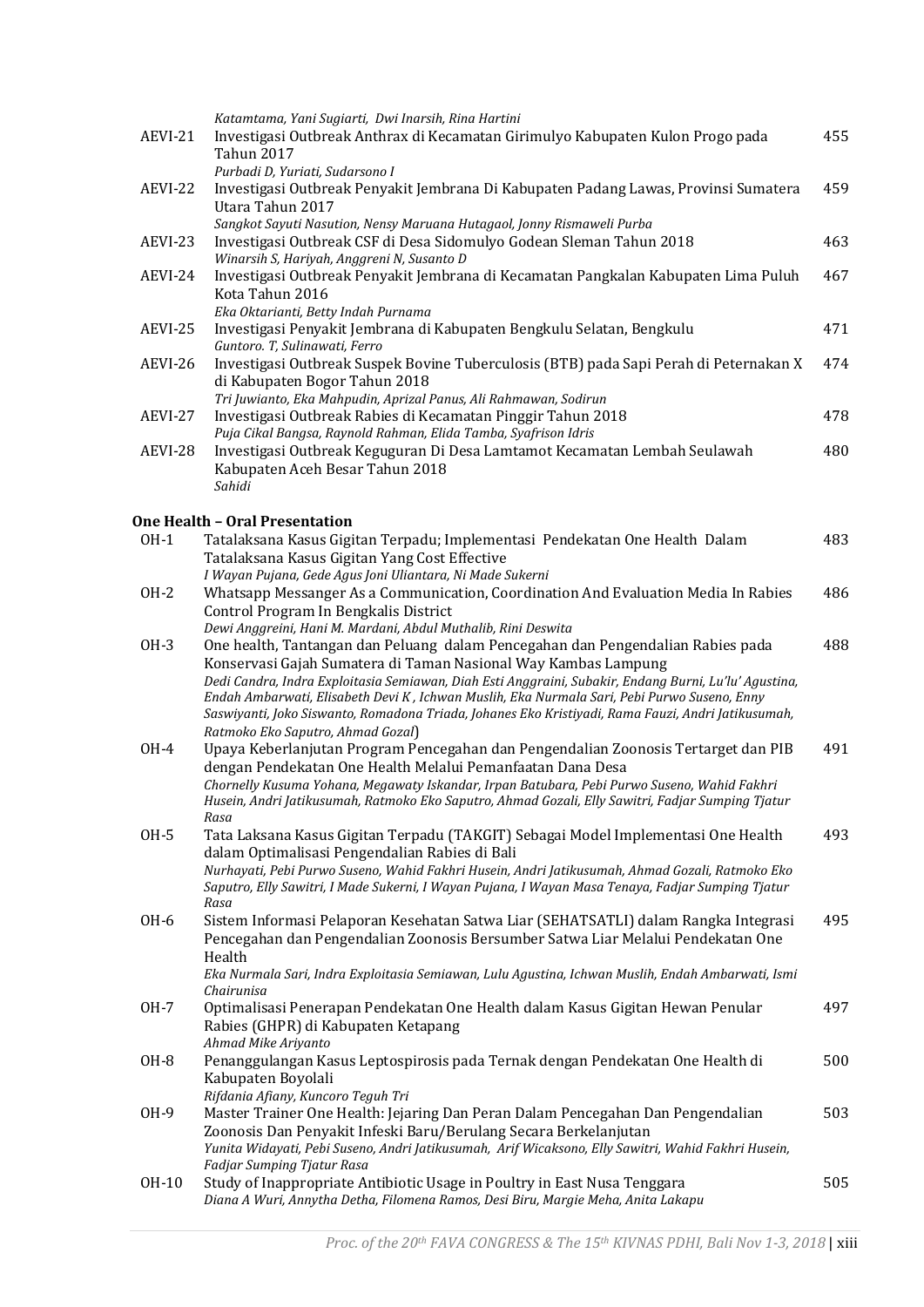| <b>Others</b> |                                                                                                                                                                                      |     |
|---------------|--------------------------------------------------------------------------------------------------------------------------------------------------------------------------------------|-----|
| $SA-18$       | Retrospective Study of Feline Panleukopenia Virus in Jakarta<br>Siti Winda Kusumawardhani, Yehuda Laksana Aji, Viska Marchelen Widyaastuti, Musfian Agung                            | 507 |
|               | Khoirurroziqin, Irma Widyani Warman, Cucu Kartini Sajuthi                                                                                                                            |     |
|               | <b>FAVA - Poster Presentation</b>                                                                                                                                                    |     |
| $PF-1$        | <b>Endometritis in Mix Breed Dog</b>                                                                                                                                                 | 509 |
|               | IWY Semarariana, AAND Wisesa, PTE Sucitrayani, MPA Yunikawati, AANO Pujawan, PS Dwipartha,                                                                                           |     |
| $PF-2$        | <b>NMAS Paramita</b>                                                                                                                                                                 | 511 |
|               | Water Buffalo (Bubalus bubalis) Disease Surveillance in the Area that Adjacents to the Ujung<br>Kulon National Park as the Habitat for the Javan Rhinoceroses (Rhinoceros sondaicus) |     |
|               | Zulfiqri, Gita Alvernita Andre, Kurnia Oktavia Khairani, Rois Mahmud, Diah Lukitaningsih                                                                                             |     |
| $PF-3$        | Prevalence and Risk Factors of Jembrana Disease, Bengkalis District Riau Province                                                                                                    | 513 |
|               | Hani Muhamad Mardani, Dewi Anggreini, Yuli Miswati, Heru Susetya                                                                                                                     |     |
| $PF-4$        | Immune Response of Dry Holstein Vaccinated by Killed Avian Influenza H5N1 Vaccine                                                                                                    | 515 |
|               | Anita Esfandiari, Sri Murtini, Sus Derthi Widhyari, Retno Wulansari, Leni Maylina, Arief Purwo Mihardi                                                                               |     |
| $PF-5$        | Case Study: The FLUTD (Feline Lower Urinary Tract Diseases) Incidence on Cats in Qithmir<br>Pet Care Jombang Year 2013-2017                                                          | 518 |
|               | Nur Fitriah, Faradisyah Rosa, Mia Hermawanti, Rini Setiyowati                                                                                                                        |     |
| <b>PF-6</b>   | Risk Factors Investigation of Classical Swine Fever (CSF) in the District of Sikka, Flores Island                                                                                    | 521 |
|               | Indonesia                                                                                                                                                                            |     |
|               | Petrus Malo Bulu, Ewaldus Wera, Margaretha Siko                                                                                                                                      |     |
| $PF-7$        | Pre Slaughter Stunning of Ruminant Slaughter Based on MUI HAS 23103 2012, MS 1500                                                                                                    | 522 |
|               | 2009 and SNI 99003 2018                                                                                                                                                              |     |
| PF-8          | Supratikno Kasmono, Danang Dwi Cahyadi, Heru Setijanto<br>Evaluation Performance Broiler in Brooding Period at Closed House and Open House                                           | 524 |
|               | Henny Endah Anggraeni, Wilda Febrianti                                                                                                                                               |     |
| PF-9          | Seroprevalence of H5N1 Avian Influenza Subtype in Backyard Duck at Kampung Unggas                                                                                                    | 526 |
|               | Teruwai on Central Lombok District                                                                                                                                                   |     |
|               | Yumi Sartika, Andreayani Attamimi, Siti Rahmawati, Kholik                                                                                                                            |     |
| PF-10         | Antimicrobial Resistance of Bacterial Strains Isolated from Layer Chicken on Poultry Village                                                                                         | 528 |
|               | in North Lombok, West Nusa Tenggara, Indonesia<br>Alfiana Laili Dwi Agustin, Kholik                                                                                                  |     |
| PF-11         | Isolation and Identification of Gram-Negative Bacterial Pathogens of Bat Guano<br>from Liang                                                                                         | 531 |
|               | Bukal and Liang Petang Cave on Sumbawa Island                                                                                                                                        |     |
|               | Fauzi Saputra, Novarina Sulsia, Alfiana Laili Dwi Agustin, Kholik                                                                                                                    |     |
| PF-12         | Colectomy by Rectal- Pull Through Technique for Colonic Tumor in Eight Years Old Dog                                                                                                 | 534 |
|               | Siti Zaenab, Osye Alamsari, Eva Zulfiati, Tri Cahyo Dirgahariyawan                                                                                                                   |     |
| <b>PF-13</b>  | Fracture Fixation between Os Lumbalis II and III on a Three Month Old Kitten Using Parallel<br>Technique                                                                             | 536 |
|               | Siti Zaenab, Ivan Satriawan, Osye S. Alamsari, Eva Zulfiati, Benda Alifianti, Hidayati, Deni Noviana                                                                                 |     |
| PF-14         | Gastric Leiomyoma in a Twelve Year Old Pulli dog - A Case Report                                                                                                                     | 538 |
|               | Siti Zaenab, Osye Syahnita, Eva Zulfiati, Benda Alifianti Suwito, Sukmasari Arifah, Deni Noviana                                                                                     |     |
| <b>PF-15</b>  | Surgical Management for Medial Patellar Luxation with Trochlear Block Recession and                                                                                                  | 540 |
|               | Lateral Imbrication Methods in Labrador Retriever Dog                                                                                                                                |     |
| PF-16         | Siti Zaenab, Ivan Satriawan, Eva Zulfiati, Sukmasari Arifah, Benda Alifianti Suwito<br>Traditional Chinese Veterinary Medicine Approach for Canine Inflammation Bowel Disease        | 543 |
|               | Therapy                                                                                                                                                                              |     |
|               | Zulfa Ichsanniyati, Siti Zaenab, Bagus Satrio                                                                                                                                        |     |
| PF-17         | The Development of Crude Testicular Cells in In Vitro Culture                                                                                                                        | 545 |
|               | Wahono Esthi Prasetyaningtyas, Ni Wayan Kurniani Karja, Srihadi Agungpriyono, Mokhamad Fahrudin                                                                                      |     |
| <b>PF-18</b>  | Photomicrograph of Nanogel Andrographolide-Beta Cyclodextrine Inclusion Complex As                                                                                                   | 547 |
|               | Anti-Burns                                                                                                                                                                           |     |
| PF-19         | Bayu Febram Prasetyo, Ietje Wientarsih, Dondin Sajuthi, Vetnizah Juniantito<br>Professional Wellness for Veterinarians                                                               | 549 |
|               | Nienke Endenburg                                                                                                                                                                     |     |
| <b>PF-20</b>  | Successful Surgical Restoration with Enterorrhaphy after Rectal Prolapse in Experimental                                                                                             | 550 |
|               | Animals                                                                                                                                                                              |     |
|               | Hidetoshi Ishibashi                                                                                                                                                                  |     |
| <b>PF-21</b>  | Burkholderia cepacia Infection in Python reticulatus<br>Steven Dwi Purbantoro, Erika, Puveanthan Nagappan Govendan, Yedija Putra Kusuma Wardana                                      | 552 |
|               | Rumbay, Aida Louise Tenden Rompis                                                                                                                                                    |     |
|               |                                                                                                                                                                                      |     |